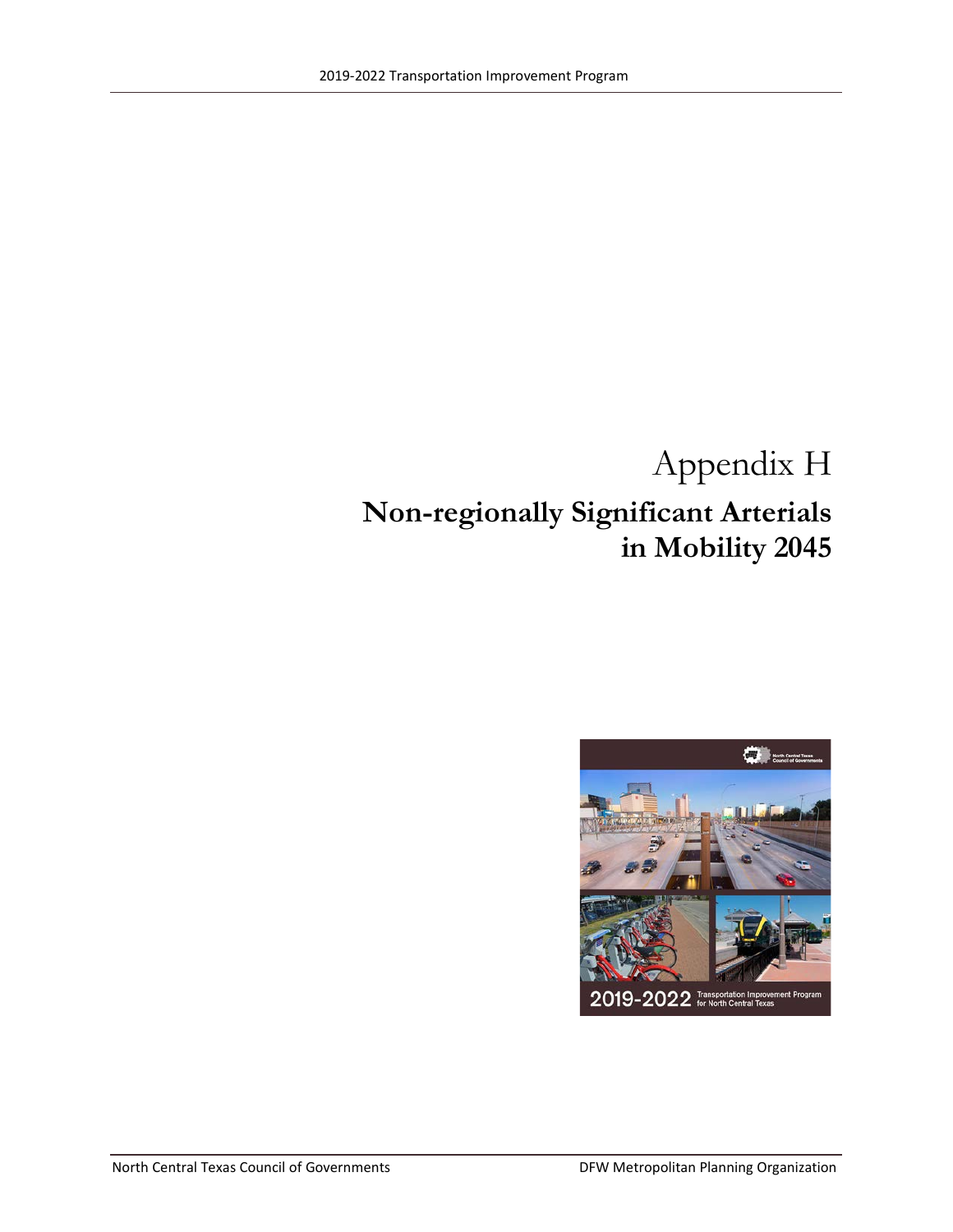| <b>MTP ID</b>  | <b>District</b>     | <b>TIP Code</b> | <b>Project Type</b>                                                    | <b>CSJ</b>  | <b>Facility</b>                 | From                                    | To                               | <b>Description</b>                                                                                                                                                                                                                                        | <b>YOE Total Project</b><br>Cost | <b>FFCS</b>               |
|----------------|---------------------|-----------------|------------------------------------------------------------------------|-------------|---------------------------------|-----------------------------------------|----------------------------------|-----------------------------------------------------------------------------------------------------------------------------------------------------------------------------------------------------------------------------------------------------------|----------------------------------|---------------------------|
| NRSA1-DAL- 8   | <b>TxDOT Dallas</b> | 11005           | Intersection<br>Improvement                                            | 0918-45-864 | <b>Whitlock Road</b>            | <b>IH 35E</b>                           | Old Denton Road                  | Reconstruct 4 lane undivided to 4 lane divided<br>with left turns                                                                                                                                                                                         | \$3,802,480                      | Minor Arterial            |
| NRSA1-DAL- 11  | <b>TxDOT Dallas</b> | 11237.2         | New roadway                                                            | 0918-45-812 | Conflans Road                   | SH 161                                  | Valley View lane                 | Construct 0 to 4 lane divided facility with new<br>sidewalks and shared use path                                                                                                                                                                          | \$30,952,202                     | Major Collector           |
| NRSA1-DAL- 16  | TxDOT Dallas        | 11217.2         | Addition of lanes                                                      | 0918-46-298 | Mckinney Street (Old FM<br>426) | 1.4 Miles west of SL 288                | 1.1 Miles East of SL 288         | Widen 2 lane roadway to 4 lane divided urban                                                                                                                                                                                                              | \$18,267,303                     | Minor Arterial            |
| NRSA1-DAL- 17  | TxDOT Dallas        | 11217.1         | <b>Addition of lanes</b>                                               | 0081-11-012 | FM 426                          | 1.4 Miles west of SL 288                | 1.1 Miles East of SL 288         | Widen from 2 lane roadway to 4 lane divided<br>urban; addition of lanes                                                                                                                                                                                   | \$682,697                        | Minor Arterial            |
| NRSA1-DAL- 31  | TxDOT Dallas        | 20109           | Addition of lanes                                                      | 0619-05-034 | FM 544                          | FM 2281 (Denton Drive)                  | 0.17 Miles West of Josey<br>Lane | Reconstruct and widen 2 lane rural highway to 6<br>lane divided urban facility                                                                                                                                                                            | \$43,439,321                     | Minor Arterial            |
| NRSA1-DAL-32   | <b>TxDOT Dallas</b> | 11450           | Intersection<br>Improvement                                            | 0918-45-853 | Danieldale Road                 | <b>IH 35E</b>                           | <b>Houston School Road</b>       | Recon. 2 In undiv to 2 In undiv urban from IH 35E<br>NB fr rd to Longhorn Trl & Recon. 2 In undiv to 3 In<br>undiv with contin. cntr turn In w/transition Ins,<br>signals, & add combo Ins for It & rt turn Ins from<br>Longhorn Trl to Houston School Rd | \$6,194,242                      | Minor Arterial            |
| NRSA1-DAL-33   | TxDOT Dallas        | 11981.2         | <b>Addition of lanes</b>                                               | 0918-47-134 | Pleasant Run Road               | Lancaster-Hutchins                      | Millers Ferry Road               | Widen 2 lane to 4 lane divided urban roadway                                                                                                                                                                                                              | \$15,423,000                     | Minor Arterial            |
| NRSA1-DAL- 35  | <b>TxDOT Dallas</b> | 20008           | Addition of lanes                                                      | 0135-12-025 | FM 3537                         | SH 289                                  | FM 2478                          | Widen roadway - 2 lanes to 6 lanes divided                                                                                                                                                                                                                | \$34,671,859                     | Minor Arterial            |
| NRSA1-DAL- 36  | TxDOT Dallas        | 20178.1         | Addition of lanes                                                      | 1567-01-025 | FM 720                          | Eldorado Parkway (FM<br>720)            | South of Martop Street           | Widen 2 lane rural roadway to 6 lane divided<br>urban cross section                                                                                                                                                                                       | \$29,100,000                     | Principal Arterial        |
| NRSA1-DAL- 37  | TxDOT Dallas        | 11724           | Addition of lanes,<br>Reconstruction                                   | 3148-01-006 | FM 3097                         | FM 740                                  | East of Tubbs Road               | Reconstruct and widen 2 lane undivided to 4 lane<br>divided                                                                                                                                                                                               | \$14,049,455                     | Major Collector           |
| NRSA1-DAL- 39  | <b>TxDOT Dallas</b> | 11727           | Addition of lanes                                                      | 0918-45-884 | <b>Medical District Drive</b>   | <b>IH 35E</b>                           | Harry Hines Blvd                 | Reconstruct and widen from 4 lane to 6 lane<br>divided                                                                                                                                                                                                    | \$26,617,109                     | Major Collector           |
| NRSA1-DAL- 51  | TxDOT Dallas        | 52559           | Addition of lanes                                                      | 2845-01-014 | <b>FM 455</b>                   | Wildwood Trail                          | SH 121                           | Widen facility to 4 lane urban divided (ultimate 6<br>lane divided)                                                                                                                                                                                       | \$82,910,295                     | Minor Arterial            |
| NRSA1-DAL- 64  | TxDOT Dallas        | 11720.2         | <b>Addition of lanes</b>                                               | 0619-05-037 | FM 544                          | 0.17 miles West of Josey<br>Lane        | Parker/Dozier Road               | Reconstruct and Widen from 2 lane rural to 6 lane<br>divided urban                                                                                                                                                                                        | \$16,205,453                     | Minor Arterial            |
| NRSA1-DAL- 67  | TxDOT Dallas        | 20113           | New roadway                                                            | 0918-46-240 | Corporate Drive                 | <b>FM 544</b>                           | Josey lane                       | Construct 4 lane divided roadway (segment 6)                                                                                                                                                                                                              | \$20,898,278                     | Minor Arterial            |
| NRSA1-DAL- 71  | TxDOT Dallas        | 53073           | New roadway                                                            | 2679-03-010 | FM 2514                         | FM 1378                                 | East of Lavon Parkway            | Realign highway from FM 1378 southeast to near<br>Lavon Parkway, construct 4 lane divided highway<br>(ultimate 6 lanes)                                                                                                                                   | \$9,251,843                      | Major Collector           |
| NRSA1-DAL- 72  | <b>TxDOT Dallas</b> | 20083           | Addition of lanes,<br>Intersection<br>Improvements,<br>Bike/Pedestrian | 2679-02-008 | FM 2514                         | FM 2551                                 | West of FM 1378                  | Widen 2 lane rural to 4 lane (ultimate 6 lane)<br>urban roadway including new pedestrian<br>improvements and left/right turn lanes                                                                                                                        | \$26,454,250                     | Major Collector           |
| NRSA1-DAL-82   | <b>TxDOT Dallas</b> | 20124           | New roadway                                                            | 0918-47-005 | Pleasant Valley Road            | Richfield Drive at Creek<br>Meadow Lane | Miles Road                       | Construct a 4 lane divided roadway and bridge                                                                                                                                                                                                             | \$26,845,032                     | Minor Arterial            |
| NRSA1-DAL- 86  | <b>TxDOT Dallas</b> | 20141.1         | <b>Addition of lanes</b>                                               | 0918-46-230 | Gerault/Morriss                 | FM 2499                                 | FM 407                           | Widen and reconstruct 4 to 6 lane divided urban<br>arterial from FM 2499 to FM 3040 and Reconstruct<br>4 to 4 lane divided urban from FM 3040 to FM 407<br>with traffic signal and drainage improvements<br>West of FM 2499/Gerault Road intersection     | \$32,047,204                     | Minor Arterial            |
| NRSA1-DAL- 89  | TxDOT Dallas        | 20144           | Addition of lanes,<br>intersection<br>improvements                     | 0918-46-246 | Mayhill Road                    | <b>IH 35E</b>                           | <b>US 380</b>                    | Expand 2 lane rural road to a 4 lane divided urban<br>arterial (ultimate 6 lane), extension of FM 2499;<br>including intersection improvements at Mayhill<br>Rd/McKinney Street                                                                           | \$84,454,434                     | Minor Arterial            |
| NRSA1-DAL- 91  | <b>TxDOT Dallas</b> | 20146           | Addition of lanes                                                      | 0918-46-245 | Bonnie Brae Road                | <b>IH 35E</b>                           | US 377                           | Widen Bonnie Brae from IH 35E to Vintage Blvd.<br>and Vintage Blvd. from Bonnie Brae to US 377<br>from 2 to 4 lane divided urban arterial                                                                                                                 | \$62,593,495                     | Major Collector           |
| NRSA1-DAL- 105 | <b>TxDOT Dallas</b> | 20206           | <b>Addition of lanes</b>                                               | 0135-05-025 | US 380                          | West of CR 608                          | East of Floyd Road               | Widen existing 2 lanes rural highway to 4 lane<br>divided, including railroad crossing                                                                                                                                                                    | \$23,301,356                     | <b>Principal Arterial</b> |

construct U/2 Iane rural to 2/4 Iane divided<br>including bridge over Trinity River **1998** Major Collector

Nuden 2 iane rural nighway to 4 iane divided;<br>Realign intersection at FM 1461 (6 lane ultimate) spaces and the state of Minor Arterial

 $NRSA1-DAL-108$  TxDOT Dallas 54005

**Intersection** 

of lanes

Improvement, Addition 2351-01-017

 $\begin{array}{|l|l|}\n\hline\n\text{FM 2478}\n\end{array}$  US 380  $\begin{array}{|l|l|}\n\hline\n\text{FM 1461}\n\end{array}$  Miden 2 lane rural highway to 4 lane divided;

NRSA1-DAL- 107 TxDOT Dallas 20213 Addition of lanes 0918-47-051 Wildlife Parkway SH 161 Belt Line Road Construct 0/2 lane rural to 2/4 lane divided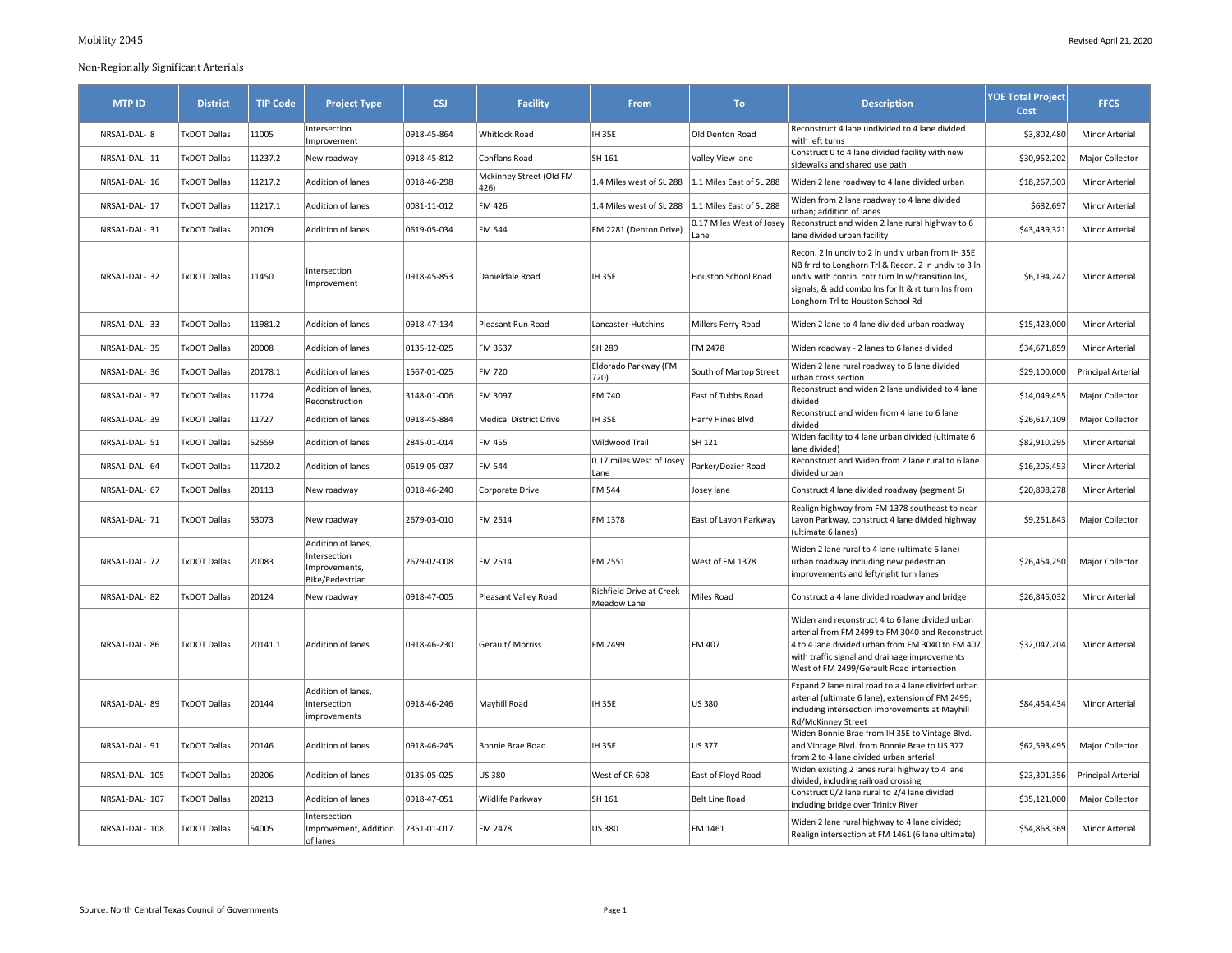| <b>MTP ID</b>  | <b>District</b>     | <b>TIP Code</b>  | <b>Project Type</b>                                                  | <b>CSJ</b>                  | <b>Facility</b>                          | From                                                                                   | To:                                                                                                            | <b>Description</b>                                                                                                                                                                                                                                                             | <b>YOE Total Project</b><br>Cost | <b>FFCS</b>                   |
|----------------|---------------------|------------------|----------------------------------------------------------------------|-----------------------------|------------------------------------------|----------------------------------------------------------------------------------------|----------------------------------------------------------------------------------------------------------------|--------------------------------------------------------------------------------------------------------------------------------------------------------------------------------------------------------------------------------------------------------------------------------|----------------------------------|-------------------------------|
| NRSA1-DAL- 109 | <b>TxDOT Dallas</b> | 54005.1          | Intersection<br>Improvement,<br>Reconstruction, Addition<br>of lanes | 2351-02-014                 | FM 2478                                  | FM 1461                                                                                | North of FM 1461                                                                                               | Widen 2 lane rural highway to 4 lane divided (6<br>lane ultimate) Realign intersection of FM 1461                                                                                                                                                                              | \$5,173,412                      | Minor Arterial                |
| NRSA1-DAL-110  | <b>TxDOT Dallas</b> | 83209            | Addition of lanes                                                    | 2056-01-042                 | FM 2551                                  | FM 2514                                                                                | FM 2170                                                                                                        | Reconstruct and widen 2 lane rural to 6 lane urban<br>divided                                                                                                                                                                                                                  | \$65,817,835                     | Minor Arterial                |
| NRSA1-DAL-111  | <b>TxDOT Dallas</b> | 54036            | New roadway                                                          | 1494-03-001                 | FM 3486                                  | FM 986                                                                                 | <b>SH 34</b>                                                                                                   | Reconstruct 2 lane County Road to 2 lane FM<br>highway                                                                                                                                                                                                                         | \$6,311,958                      | Not on FFCS (State<br>Funded) |
| NRSA1-DAL-118  | <b>TxDOT Dallas</b> | 20121            | Addition of lanes                                                    | 0718-01-064                 | FM 156                                   | SH 114                                                                                 | 12th Street                                                                                                    | Widen 2 to 4 lane divided urban cross section                                                                                                                                                                                                                                  | \$45,201,856                     | Minor Arterial                |
| NRSA1-DAL-119  | <b>TxDOT Dallas</b> | 11719            | Addition of lanes                                                    | 3392-01-008                 | FM 2786                                  | SH <sub>5</sub>                                                                        | East of Angel Parkway in<br>Allen                                                                              | Widen 2 to 4 lane divided (6 lane ultimate) with<br>Intersection Improvements at SH 5                                                                                                                                                                                          | \$11,160,911                     | Minor Arterial                |
| NRSA1-DAL-120  | <b>TxDOT Dallas</b> | 20082            | Addition of lanes                                                    | 3392-01-009                 | FM 2786                                  | East of Angel Parkway                                                                  | FM 1378                                                                                                        | Reconstruct 2 lane roadway to a 4 lane (ultimate<br>6) divided roadway                                                                                                                                                                                                         | \$10,575,825                     | Minor Arterial                |
| NRSA1-DAL-121  | <b>TxDOT Dallas</b> | 20023            | Reconstruct<br>roadway/widen                                         | 1785-01-028                 | FM 407                                   | FM 1830                                                                                | West of Lantana Trail                                                                                          | Widen from 2 lane rural to 4 lane urban                                                                                                                                                                                                                                        | \$15,436,634                     | Minor Arterial                |
| NRSA1-DAL-122  | <b>TxDOT Dallas</b> | 20024            | Reconstruct<br>roadway/widen                                         | 1950-01-032                 | FM 407                                   | West of Lantana Trail                                                                  | West of Chinn Chapel                                                                                           | Widen from 2 lane rural to 4 lane urban                                                                                                                                                                                                                                        | \$10,097,878                     | Minor Arterial                |
| NRSA1-DAL-124  | <b>TxDOT Dallas</b> | 20208            | Addition of lanes, New<br>roadway                                    | 0196-03-180,<br>0196-03-247 | IH 35E/Dickerson Parkway                 | Sandy Lake<br>Road/Whitlock lane                                                       | PGBT (SH 190)                                                                                                  | Lane ramp and 4 to 6 frontage road Construction<br>along IH 35E and a new 6 lane overpass at<br>Dickerson Parkway (part of phased<br>implementation of the IH 35E corridor)                                                                                                    | \$101,673,681                    | Minor Arterial                |
| NRSA1-DAL-126  | <b>TxDOT Dallas</b> | 55006            | Addition of lanes                                                    | 1017-01-015                 | FM 552                                   | SH 205                                                                                 | SH 66                                                                                                          | Widen from 2 lane rural to 4 lane urban section                                                                                                                                                                                                                                | \$74,742,788                     | Major Collector               |
| NRSA1-DAL-127  | <b>TxDOT Dallas</b> | 83221            | Addition of lanes                                                    | 1015-01-024                 | FM 549                                   | SH 205                                                                                 | SH 276                                                                                                         | Widen from 2 lane rural to 4 lane urban                                                                                                                                                                                                                                        | \$28,194,287                     | Major Collector               |
| NRSA1-DAL-129  | <b>TxDOT Dallas</b> | 83222            | Addition of lanes                                                    | 1015-01-023                 | FM 3549                                  | IH 30                                                                                  | North of SH 66                                                                                                 | Widen from 2 lane rural to 4 lane urban divided<br>section with sidewalk improvements                                                                                                                                                                                          | \$16,751,177                     | Minor Arterial                |
| NRSA1-DAL-130  | <b>TxDOT Dallas</b> | 20231            | Bike/Pedestrian                                                      | 0918-46-261                 | Old town Transit Oriented<br>Development | Bounded By 100 N.<br>Charles Street; 200 N.<br><b>Charles Street</b>                   | 100 West to 500 E.<br><b>Blocks of Main Street</b><br>and The 100 N. to 500 S.<br><b>Blocks of Mill Street</b> | Pedestrian amenities; Landscaping; Intersection<br>Improvements; Bike Connection; traffic<br>signalization; and Street Improvements on Main St<br>and Mill St to reduce from 2 lanes to 1 lane In each<br>direction to accomm. Pedestrian Impr.                                | \$3,750,000                      | Minor Arterial                |
| NRSA1-DAL-131  | <b>TxDOT Dallas</b> | 20233            | Bike/Pedestrian                                                      | 0918-47-020                 | <b>Thomasson Square</b>                  | Bounded By Karla Drive<br>on the north, Moon<br>Drive and; Whitson Way<br>on the south | Forrest Drive on the east<br>and the city drainage<br>channel on the west                                      | Ped amen., Bike Ln/Trl, Lndscp, Int. Improv. incl Lt<br>Trn Lns, Rt Trn Lns, Improv. to Int. Geom. and/or<br>Lndscp on Gus Thomasson, & Traf. Sgnlztion & Str.<br>Improv. incl 6 to 4 Lns on Gus Thomasson Rd B/W<br>Karla Dr (N. Bndry) & Moon Dr & Whitson Way (S.<br>Bndry) | \$3,749,421                      | <b>Minor Arterial</b>         |
| NRSA1-DAL-133  | <b>TxDOT Dallas</b> | 83255            | Addition of lanes                                                    | 0816-02-072                 | FM 455                                   | West of FM 2450                                                                        | East of Marion Road                                                                                            | Reconstruct and widen 2 lane rural to 4 lane urban<br>divided                                                                                                                                                                                                                  | \$66,770,314                     | Minor Arterial                |
| NRSA1-DAL-139  | <b>TxDOT Dallas</b> | 20278            | Addition of lanes                                                    | 0918-24-194                 | West Lucas Road                          | FM 2551                                                                                | FM 1378                                                                                                        | Widen from 2 lanes to 3 lane section; Add<br>westbound to northbound right turn lane                                                                                                                                                                                           | \$1,500,000                      | Minor Arterial                |
| NRSA1-DAL-140  | <b>TxDOT Dallas</b> | 20285            | Addition of lanes                                                    | 0918-24-191                 | FM 3038 Virginia Parkway                 | West of Joplin Drive                                                                   | US 75                                                                                                          | Widen 4 to 6 lane divided including a bridge over<br><b>Wilson Creek</b>                                                                                                                                                                                                       | \$16,092,551                     | Major Collector               |
| NRSA1-DAL-142  | <b>TxDOT Dallas</b> | 20275            | New roadway                                                          | 1013-01-026                 | <b>FM 546</b>                            | SH <sub>5</sub>                                                                        | East of Country<br>Lane/Airport Road                                                                           | Construct new 4-lane (6-lane ultimate) divided,<br>including bridge over the DART railroad corridor                                                                                                                                                                            | \$20,726,115                     | <b>Minor Arterial</b>         |
| NRSA1-DAL-144  | <b>TxDOT Dallas</b> | 20280<br>20280.2 | New roadway                                                          | 0918-24-196<br>0918-24-256  | Frontier Parkway (CR 5)                  | SH 289 (Preston Road)                                                                  | <b>DNT</b>                                                                                                     | Construct new 2 to 4 lane divided urban arterial<br>with grade separation at the BNSF RR                                                                                                                                                                                       | \$30,141,875                     | Minor Arterial                |
| NRSA1-DAL-150  | <b>TxDOT Dallas</b> | 83257            | Addition of lanes                                                    | 0751-01-046                 | <b>FM 148</b>                            | South of US 80                                                                         | SP 557                                                                                                         | Widen existing highway from 2 lane rural to 4 lane<br>divided                                                                                                                                                                                                                  | \$15,400,000                     | Major Collector               |
| NRSA1-DAL-152  | TxDOT Dallas        | 20277.2          | Addition of lanes                                                    | 0918-24-206                 | Dallas Parkway                           | SH 121                                                                                 | Lebanon Road                                                                                                   | Widen northbound and southbound Dallas<br>Parkway from 2 lanes in each direction to 3 lanes<br>in each direction                                                                                                                                                               | \$7,068,000                      | Major Collector               |
| NRSA1-DAL-154  | <b>TxDOT Dallas</b> | 55037            | Addition of lanes                                                    | 2679-03-016                 | FM 2514                                  | North of Drain Drive                                                                   | <b>Brown Street</b>                                                                                            | Widen facility from 2 lane to 4/6 lane urban<br>divided                                                                                                                                                                                                                        | \$40,202,256                     | Major Collector               |
| NRSA1-DAL-155  | TxDOT Dallas        | 55038            | Addition of lanes                                                    | 2679-03-015                 | FM 2514                                  | East of Lavon Parkway                                                                  | North of Drain Drive                                                                                           | Widen facility from 2 lane to 4 lane urban divided<br>(ultimate 6 lane divided)                                                                                                                                                                                                | \$23,196,217                     | Major Collector               |
| NRSA1-DAL-156  | <b>TxDOT Dallas</b> | 55039            | Addition of lanes                                                    | 2679-02-011                 | FM 2514                                  | West of FM 1378                                                                        | FM 1378                                                                                                        | Reconstruct 2 lane rural to 4 lane urban (ultimate<br>6 lane urban divided)                                                                                                                                                                                                    | \$2,322,460                      | Major Collector               |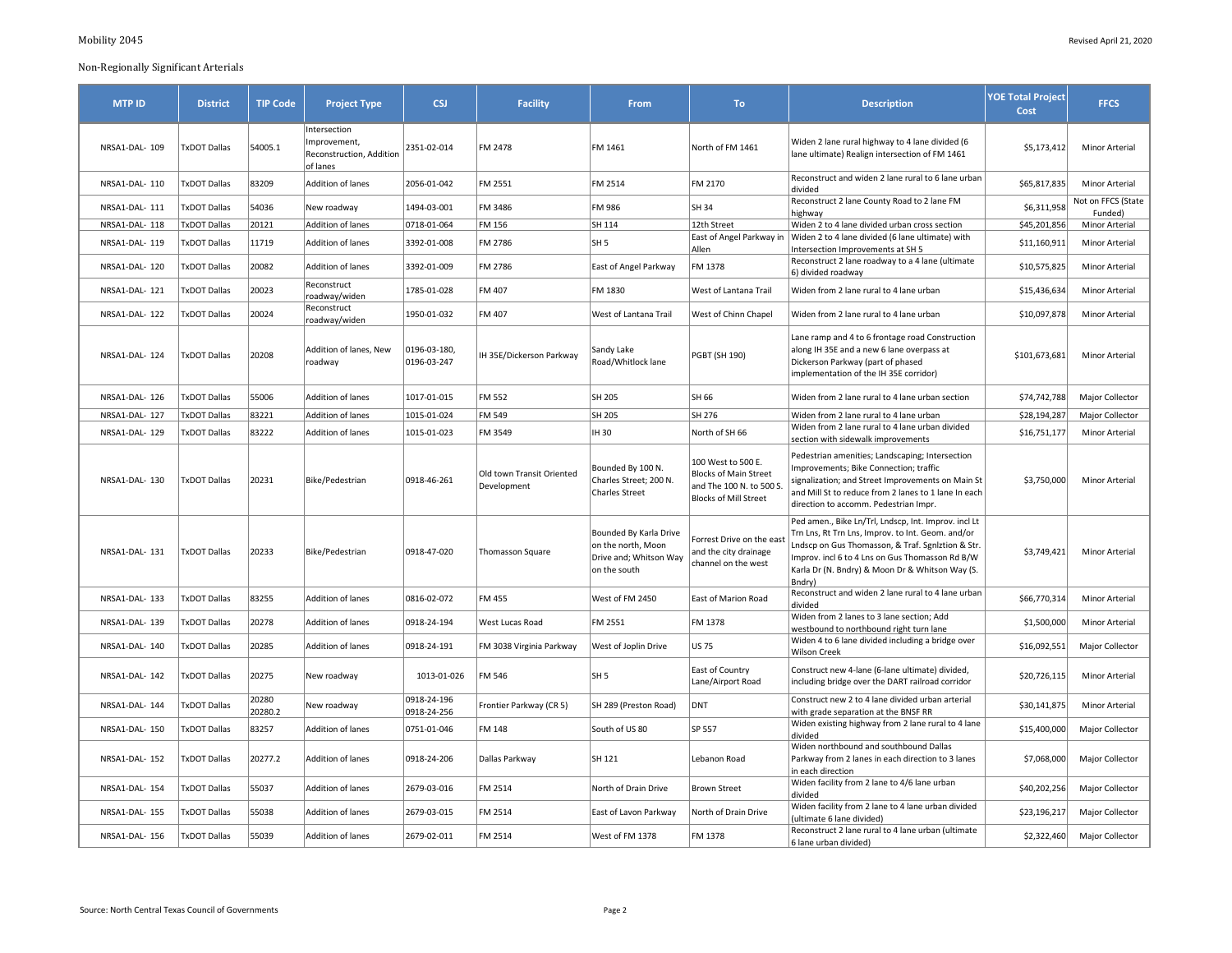| <b>MTP ID</b>  | <b>District</b>     | <b>TIP Code</b> | <b>Project Type</b>                                     | <b>CSJ</b>  | <b>Facility</b>                                                                            | From                                          | To                                                            | <b>Description</b>                                                                                                                                                                                                                                           | <b>YOE Total Project</b><br>Cost | <b>FFCS</b>           |
|----------------|---------------------|-----------------|---------------------------------------------------------|-------------|--------------------------------------------------------------------------------------------|-----------------------------------------------|---------------------------------------------------------------|--------------------------------------------------------------------------------------------------------------------------------------------------------------------------------------------------------------------------------------------------------------|----------------------------------|-----------------------|
| NRSA1-DAL-162  | <b>TxDOT Dallas</b> | 20297           | Addition of lanes                                       | 0918-46-290 | Hickory Creek Road                                                                         | FM 2181                                       | Proposed FM 2499                                              | Construct and widen from 2 lane undivided to 4<br>lane undivided urban roadway                                                                                                                                                                               | \$3,000,000                      | Major Collector       |
| NRSA1-DAL-163  | <b>TxDOT Dallas</b> | 82384           | New roadway                                             | 0000-18-019 | Kirkpatrick Lane (Phase III)                                                               | FM 1171                                       | <b>Bellaire Blvd</b>                                          | Construct 0 to 4 lane roadway                                                                                                                                                                                                                                | \$11,529,000                     | Major Collector       |
| NRSA1-DAL-165  | <b>TxDOT Dallas</b> | 83030           | Addition of lanes                                       | 0000-18-071 | <b>Hickox Road</b>                                                                         | <b>Toler Road</b>                             | Merritt Road                                                  | Widen from 2 lanes to 4 lanes (Phase 2)                                                                                                                                                                                                                      | \$3,000,000                      | Minor Arterial        |
| NRSA1-DAL- 166 | <b>TxDOT Dallas</b> | 83052           | Addition of lanes                                       | 0000-18-026 | Lawson Road                                                                                | Milam Road                                    | Clay-Mathis Road                                              | Widen from 2 lanes to 4 lanes                                                                                                                                                                                                                                | \$13,335,000                     | <b>Minor Arterial</b> |
| NRSA1-DAL- 167 | TxDOT Dallas        | 83112           | Addition of lanes                                       | 0000-18-027 | Lebanon Road                                                                               | Coit Road                                     | Independence Parkway                                          | Widen from 2 lanes to 4 lanes                                                                                                                                                                                                                                | \$5,800,000                      | Major Collector       |
| NRSA1-DAL- 168 | <b>TxDOT Dallas</b> | 83120           | Addition of lanes                                       | 0000-18-028 | Main Street                                                                                | FM 423                                        | <b>DNT</b>                                                    | Widen from 4 lanes to 6 lanes                                                                                                                                                                                                                                | \$1,200,000                      | Minor Arterial        |
| NRSA1-DAL-169  | <b>TxDOT Dallas</b> | 55111           | Reconstruct, Addition of<br>lanes                       | 2588-01-017 | <b>FM 548</b>                                                                              | Windmill Farms Blvd                           | S of SH 205 (Rockwall<br>C/L                                  | Widen and reconstruct 2 lane rural to 4 lane urban<br>divided (6 lane ultimate)                                                                                                                                                                              | \$32,192,814                     | Major Collector       |
| NRSA1-DAL-170  | <b>TxDOT Dallas</b> | 55111.2         | Reconstruct, Addition of<br>lanes                       | 2588-01-022 | FM 548                                                                                     | North of US 80                                | Windmill Farms Blvd                                           | Widen from 2 lane rural to 6 lane divided urban                                                                                                                                                                                                              | \$65,604,025                     | Major Collector       |
| NRSA1-DAL-171  | <b>TxDOT Dallas</b> | 83144           | Addition of lanes                                       | 0000-18-033 | Chaha Road                                                                                 | Rowlett Road                                  | Kirby Road                                                    | Widen from 2 lanes to 3 lanes                                                                                                                                                                                                                                | \$5,016,500                      | Major Collector       |
| NRSA1-DAL-173  | TxDOT Dallas        | 83215           | Addition of lanes                                       | N/A         | <b>Ridgeview Drive</b>                                                                     | Alma                                          | <b>US 75</b>                                                  | Widen from 2 lanes to 4 lanes                                                                                                                                                                                                                                | \$18,979,785                     | Major Collector       |
| NRSA1-DAL-175  | <b>TxDOT Dallas</b> | 83284           | New roadway                                             | 0751-05-001 | FM 148                                                                                     | South of FM 3039                              | <b>US 175</b>                                                 | Construct 0 to 2 rural lane undivided                                                                                                                                                                                                                        | \$8,000,000                      | <b>Minor Arterial</b> |
| NRSA1-DAL-177  | <b>TxDOT Dallas</b> | 83129.1         | New roadway                                             | 0000-18-030 | Denton Creek Blvd                                                                          | At Graham Branch                              |                                                               | Build new location 0 to 4 lane bridge                                                                                                                                                                                                                        | \$8,967,000                      | Minor Arterial        |
| NRSA1-DAL-179  | <b>TxDOT Dallas</b> | 83266           | Intersection<br>Improvement                             | 0000-18-040 | Skillern Road                                                                              | Flower Mound Road                             | <b>River Hill Drive</b>                                       | Reconstruct 2 to 2 lanes                                                                                                                                                                                                                                     | \$905,000                        | <b>Minor Arterial</b> |
| NRSA1-DAL-184  | TxDOT Dallas        | 25025           | New roadway                                             | 0918-47-237 | <b>Wheatland Road</b>                                                                      | Dallas/Lancaster City<br>Limit                | University Hills along The<br>Dallas/Lancaster City<br>Limits | Construct 0 to 4 lane divided roadway and<br>bicycle/pedestrian facilities                                                                                                                                                                                   | \$4,809,552                      | Major Collector       |
| NRSA1-DAL-185  | <b>TxDOT Dallas</b> | 82130           | Addition of lanes                                       | 0000-18-018 | Hickory Creek Road                                                                         | FM 2181                                       | <b>River Pass</b>                                             | Widen from 2 lanes to 4 lanes (ultimate 6 lanes)                                                                                                                                                                                                             | \$3,500,000                      | Major Collector       |
| NRSA1-DAL-187  | TxDOT Dallas        | 20290           | Bridge, Intersection<br>Improvement,<br>Bike/Pedestrian | 0353-06-057 | SH 114/ Texas Plaza bridge                                                                 | SL 12                                         | SS 482                                                        | Construct 0 to 4 lane signature bridge with bicycle<br>lane, sidewalks, Intersection Improvements, and<br>ramp modifications                                                                                                                                 | \$54,413,449                     | <b>Minor Arterial</b> |
| NRSA1-DAL-188  | <b>TxDOT Dallas</b> | 633             | Intersection<br>Improvement/<br>Reconstruct             | 0918-46-826 | Dolphin Road                                                                               | Spring Ave                                    | North of Haskell<br>Ave/Military Parkway                      | Reconstruct existing roadway from 4 lane<br>undivided to 4 lane divided with intersection<br>improvements at Haskell                                                                                                                                         | \$4,694,450                      | <b>Minor Arterial</b> |
| NRSA1-DAL-189  | <b>TxDOT Dallas</b> | 55205           | Realignment                                             | 1310-01-043 | FM 407                                                                                     | Gulf Ave                                      | West of Sage Drive                                            | Realign existing 2 to 2 lane roadway                                                                                                                                                                                                                         | \$2,348,999                      | Minor Arterial        |
| NRSA1-DAL-190  | <b>TxDOT Dallas</b> | 13017           | Reconstruction, Addition<br>of lanes                    | 2588-02-008 | FM 548                                                                                     | S of SH 205 (Kaufman<br>County Line)          | SH 205                                                        | Widen and reconstruct 2 lane rural to 4 lane<br>divided urban roadway (ultimate 6)                                                                                                                                                                           | \$13,126,932                     | <b>Minor Arterial</b> |
| NRSA1-DAL-191  | TxDOT Dallas        | 14002           | Addition of lanes,<br>Reconstruction                    | 0918-47-208 | Wintergreen Road                                                                           | Jefferson Street                              | West of Carpenter Road                                        | Reconstruct and widen 2 lane undivided rural to 4<br>lane divided urban                                                                                                                                                                                      | \$20,955,692                     | <b>Minor Arterial</b> |
| NRSA1-DAL-192  | <b>TxDOT Dallas</b> | 14003           | Reconstruction, Addition<br>of lanes                    | 0918-47-239 | Jefferson Street from<br>Wintergreen Road to<br>Pleasant Run Road and<br>Pleasant Run Road | Jefferson Street                              | Lancaster-Hutchins Road                                       | Widen and reconstruct 2 lane undivided rural to 4<br>lane divided urban                                                                                                                                                                                      | \$12,573,051                     | Major Collector       |
| NRSA1-DAL-193  | <b>TxDOT Dallas</b> | 13020           | Addition of lanes                                       | 1394-02-027 | FM 1387                                                                                    | Midlothian Parkway                            | FM 664                                                        | Reconstruct and widen from 2 lane undivided rural<br>to 4 lane urban divided (ultimate 6 lane)                                                                                                                                                               | \$54,840,610                     | Major Collector       |
| NRSA1-DAL-195  | <b>TxDOT Dallas</b> | 55218           | New roadway                                             | 1311-01-055 | FM 1171                                                                                    | <b>IH35W</b>                                  | West of FM 156                                                | Construct new 0 to 6 lane divided arterial                                                                                                                                                                                                                   | \$59,192,338                     | Major Collector       |
| NRSA1-DAL-196  | <b>TxDOT Dallas</b> | 2310.1          | Bike/Pedestrian                                         | 0918-47-057 | <b>Denton Drive</b>                                                                        | South of Walnut Hill lane North of Royal lane |                                                               | Reconstruct Denton Dr from 2 In undivided rural<br>into 3 In urban transit oriented roadway with<br>center turn In, bike In, sidewalks, and sidewalk<br>connection to Harry Hines Blvd along both Walnut<br>Hill Ln and Royal Ln connecting Dart LRT Station | \$10,253,616                     | Major Collector       |
| NRSA1-DAL-197  | <b>TxDOT Dallas</b> | 82386           | Intersection<br>Improvement                             | 0000-18-020 | <b>Waketon Road</b>                                                                        | FM 2499                                       | Chinn Chapel Road                                             | Realignment of roadway (2 to 2 lanes)                                                                                                                                                                                                                        | \$5,876,000                      | Major Collector       |
| NRSA1-DAL- 200 | TxDOT Dallas        |                 | New roadway                                             |             | New Collin County N/S Road<br>#1                                                           | SH 121/FM 455                                 | FM 545/FM 1827                                                | New 4 lane road (PA)                                                                                                                                                                                                                                         | \$8,587,037                      | Not on FFCS           |
| NRSA1-DAL-201  | <b>TxDOT Dallas</b> |                 | Realignment                                             |             | FM 1827/New Collin County<br>N/S Road #1                                                   | FM 545/FM 1827                                | FM 1827/CR 470                                                | Realign 4 lane road (PA)                                                                                                                                                                                                                                     | \$12,318,304                     | Not on FFCS           |
| NRSA1-DAL- 202 | TxDOT Dallas        |                 | New roadway                                             |             | New Collin County N/S Road<br>#1                                                           | FM 1827/CR 470                                | CR 463 (North)                                                | New 4 lane road (PA)                                                                                                                                                                                                                                         | \$4,897,286                      | Not on FFCS           |
| NRSA1-DAL-203  | <b>TxDOT Dallas</b> |                 | Realignment                                             |             | New Collin County N/S Road<br>#1                                                           | CR 463 (North)                                | <b>US 380</b>                                                 | Realign 4 lane road (PA)                                                                                                                                                                                                                                     | \$8,981,690                      | Not on FFCS           |
| NRSA1-DAL-204  | <b>TxDOT Dallas</b> |                 | New roadway                                             |             | New Collin County N/S Road<br>#1                                                           | <b>US 380</b>                                 | FM 546/CR 447                                                 | New 4 lane road (PA)                                                                                                                                                                                                                                         | \$8,730,034                      | Not on FFCS           |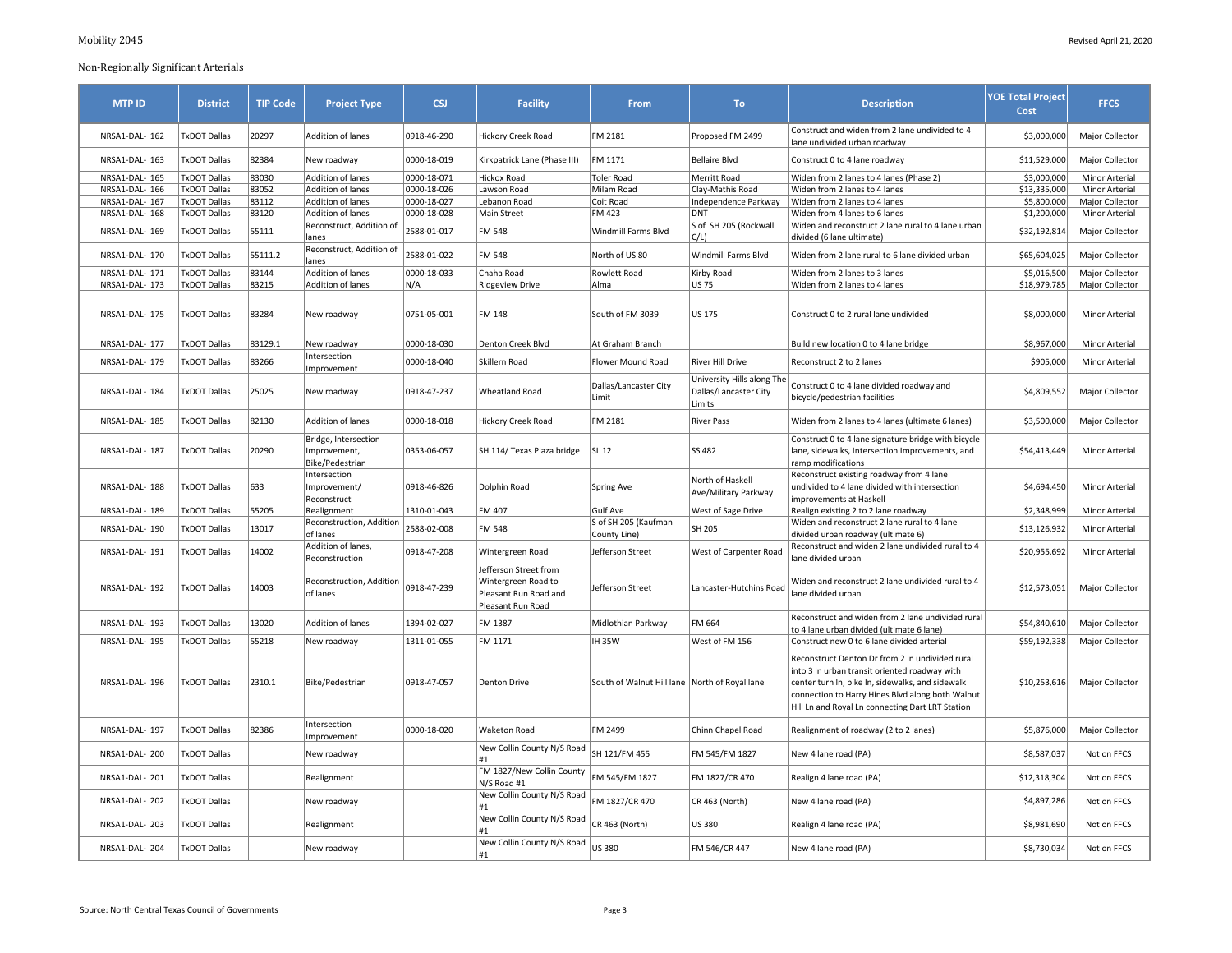| <b>MTP ID</b>  | <b>District</b>     | <b>TIP Code</b> | <b>Project Type</b> | <b>CSJ</b> | <b>Facility</b>                                     | <b>From</b>                            | To:                                  | <b>Description</b>                                                               | <b>YOE Total Project</b><br>Cost | <b>FFCS</b>           |
|----------------|---------------------|-----------------|---------------------|------------|-----------------------------------------------------|----------------------------------------|--------------------------------------|----------------------------------------------------------------------------------|----------------------------------|-----------------------|
| NRSA1-DAL-205  | <b>TxDOT Dallas</b> |                 | Realignment         |            | New Collin County N/S Road<br>#1                    | FM 546/CR 447                          | FM 982/CR 444                        | Realign 4 lane road (MA)                                                         | \$8,839,204                      | Not on FFCS           |
| NRSA1-DAL- 206 | <b>TxDOT Dallas</b> |                 | Realignment         |            | FM 982/Collin County N/S<br>Road #1                 | FM 982/CR 444                          | FM 3286                              | Realign 4 lane road (MA)                                                         | \$1,396,662                      | Minor Arterial        |
| NRSA1-DAL- 207 | <b>TxDOT Dallas</b> |                 | Widening            |            | FM 3286 Lucas Road/Collin<br>County N/S Road #1     | FM 982                                 | FM 1378                              | Widen 2 to 4 lanes (MA)                                                          | \$30,486,697                     | Major Collector       |
| NRSA1-DAL- 210 | <b>TxDOT Dallas</b> |                 | Widening            |            | McMillien Dr/Collin County<br>E/W Road #2           | McCreary Rd                            | Country Club Rd                      | Widen 2 to 6 lanes (MA)                                                          | \$5,571,272                      | Major Collector       |
| NRSA1-DAL-211  | <b>TxDOT Dallas</b> |                 | Widening            |            | Park Blvd/Collin County E/W<br>Road #2              | Country Club Rd                        | SH 78/Kreymer Ln                     | Widen 2 to 6 lanes (MA)                                                          | \$13,266,495                     | Not on FFCS           |
| NRSA1-DAL-212  | <b>TxDOT Dallas</b> |                 | Widening            |            | Kreymer Ln/Collin County<br>E/W Road #2             | SH 78/Kreymer Ln                       | Collin County E/W Road<br>#3/Troy Rd | Widen 2 to 4 lanes (MA)                                                          | \$3,934,743                      | Not on FFCS           |
| NRSA1-DAL-213  | <b>TxDOT Dallas</b> |                 | New roadway         |            | Hensley Ln/New Collin<br>County E/W Road #3         | McCreary Rd                            | Woodbridge Pkwy                      | New 4 lane road (MA)                                                             | \$3,620,045                      | Not on FFCS           |
| NRSA1-DAL-214  | <b>TxDOT Dallas</b> |                 | Widening            |            | Hensley Ln/New Collin<br>County E/W Road #3         | Woodbridge Pkwy                        | Sanden Blvd                          | Widen 2 to 4 lanes (MA)                                                          | \$2,794,349                      | Not on FFCS           |
| NRSA1-DAL-215  | <b>TxDOT Dallas</b> |                 | Realignment         |            | Alanis Dr/New Collin County<br>E/W Road #3          | Sanden Blvd                            | <b>Ballard St</b>                    | Realign 4 lane road (MA) w/ SH 78 grade<br>separation                            | \$7,199,601                      | Not on FFCS           |
| NRSA1-DAL- 217 | <b>TxDOT Dallas</b> |                 | New roadway         |            | New Collin County E/W Road FM 544 (Vinson Rd)<br>#3 |                                        | SH 205                               | New 4 lane road (MA)                                                             | \$41,314,032                     | <b>Minor Arterial</b> |
| NRSA1-DAL-218  | <b>TxDOT Dallas</b> |                 | Widening            |            | Campbell Road/Collin<br>County E/W Road #4          | PGBT                                   | Murphy Rd                            | Widen 2/4 to 6 lanes (PA)                                                        | \$5,017,220                      | Minor Arterial        |
| NRSA1-DAL- 219 | <b>TxDOT Dallas</b> |                 | Widening            |            | Blackburn Rd/Collin County<br>E/W Road #4           | Murphy Rd                              | Dewitt Rd                            | Widen 2 to 4 lanes (MA)                                                          | \$2,822,539                      | Major Collector       |
| NRSA1-DAL-221  | <b>TxDOT Dallas</b> |                 | Widening            |            | Sachse Rd/Collin County<br>E/W Road #4              | SH 78/Sachse Rd                        |                                      | Sachse Rd/Elm Grove Rd   Widen 2 to 4 lanes (MA)                                 | \$7,185,250                      | Major Collector       |
| NRSA1-DAL-222  | <b>TxDOT Dallas</b> |                 | Widening            |            | Elm Grove Rd/Collin County<br>E/W Road #4           | Sachse Rd/Elm Grove Rd Vinson Rd       |                                      | Widen 2 to 4 lanes (MA)                                                          | \$5,758,348                      | Major Collector       |
| NRSA1-DAL-223  | <b>TxDOT Dallas</b> |                 | Widening            |            | FM 544 (Vinson Rd)/Collin<br>County N/S Road #5     | Alanis Dr/Collin County<br>E/W Road #3 | Elm Grove Rd                         | Widen 2 to 4 lanes (MA)                                                          | \$7,812,594                      | Not on FFCS           |
| NRSA1-DAL-224  | <b>TxDOT Dallas</b> |                 | New roadway         |            | FM 544 (Vinson Rd)/Collin<br>County N/S Road #5     | Elm Grove Rd                           | Merritt Rd/Hickox Rd                 | New 4 lane road (MA) w/ diamond interchange @<br>PGBT                            | \$17,470,833                     | Major Collector       |
| NRSA1-DAL-225  | <b>TxDOT Dallas</b> |                 | Widening            |            | Hickox Rd/Collin County N/S<br>Road #5              | <b>Toler Road</b>                      | Castle Dr                            | Widen 2 to 4 lanes (MA)                                                          | \$2,252,085                      | <b>Minor Arterial</b> |
| NRSA1-DAL-226  | <b>TxDOT Dallas</b> |                 | New roadway         |            | Hickox Rd/Collin County N/S<br>Road #5              | Castle Dr                              | Centerville Rd                       | New 4 lane road (MA)                                                             | \$4,535,436                      | Major Collector       |
| NRSA1-DAL-227  | <b>TxDOT Dallas</b> |                 | Widening            |            | Castle Dr/Collin County N/S<br>Road #5              | Centerville Rd                         | Country Club Rd                      | Widen 2 to 4 lanes (MA)                                                          | \$3,022,428                      | Not on FFCS           |
| NRSA1-DAL-229  | <b>TxDOT Dallas</b> |                 | New roadway         |            | Collin County E/W Road #7                           | SH 5 (Greenville<br>Ave)/Chaparral Rd  | Chase Oaks Blvd (W of<br>US 75)      | New 4 lane road (C) w/ grade separation over US<br>75 mainlanes & frontage roads | \$6,599,933                      | Major Collector       |
| NRSA1-DAL-230  | <b>TxDOT Dallas</b> |                 | Widening            |            | FM 6/Collin County E/W<br>Road #8                   | <b>SH 78</b>                           | SH 66                                | Widen 2 to 4 lanes (MA)                                                          | \$27,985,519                     | Major Collector       |
| NRSA1-DAL-231  | <b>TxDOT Dallas</b> |                 | New roadway         |            | FM 6/Collin County E/W<br>Road #8                   | SH 66                                  | FM 36 (S of SH 66)                   | New 4 lane road (MA)                                                             | \$3,620,045                      | Major Collector       |
| NRSA1-DAL-232  | <b>TxDOT Dallas</b> |                 | Widening            |            | FM 36/Collin County E/W<br>Road #8                  | FM 36 (S of SH 66)                     | IH 30                                | Widen 2 to 4 lanes (MA)                                                          | \$7,926,890                      | Major Collector       |
| NRSA1-DAL-233  | <b>TxDOT Dallas</b> |                 | Widening            |            | FM 2755/Collin County E/W<br>Road #9                | SH 78                                  | FM 2755/Watkins Rd                   | Widen 2 to 4 lanes (PA)                                                          | \$11,571,025                     | Major Collector       |
| NRSA1-DAL-234  | <b>TxDOT Dallas</b> |                 | Widening            |            | Watkins Rd/Collin County<br>E/W Road #9             | FM 2755/Watkins Rd                     | FM 1777/CR 590                       | Widen 2 to 4 lanes (PA)                                                          | \$8,411,237                      | Not on FFCS           |
| NRSA1-DAL-235  | <b>TxDOT Dallas</b> |                 | New roadway         |            | FM 2642/Collin County E/W<br>Road #9                | FM 1777/CR 590                         | SH 66/FM 2642                        | New 4 lane road (PA)                                                             | \$6,884,391                      | Major Collector       |
| NRSA1-DAL-237  | <b>TxDOT Dallas</b> |                 | Widening            |            | FM 35/Collin County E/W<br>Road #9                  | FM 35/FM 2642                          | SH 276                               | Widen 2 to 4 lanes (PA)                                                          | \$15,711,295                     | Not on FFCS           |
| NRSA1-DAL-238  | <b>TxDOT Dallas</b> |                 | Widening            |            | CR 482/Collin County E/W<br>Road #10                | SH 78                                  | CR 483 (East)                        | Widen 2 to 4 lanes (MA)                                                          | \$3,136,724                      | Not on FFCS           |
| NRSA1-DAL-239  | <b>TxDOT Dallas</b> |                 | New roadway         |            | Collin County E/W Road #10   CR 483 (East)          |                                        | FM 2755 (West)                       | New 4 lane road (MA)                                                             | \$5,855,730                      | Major Collector       |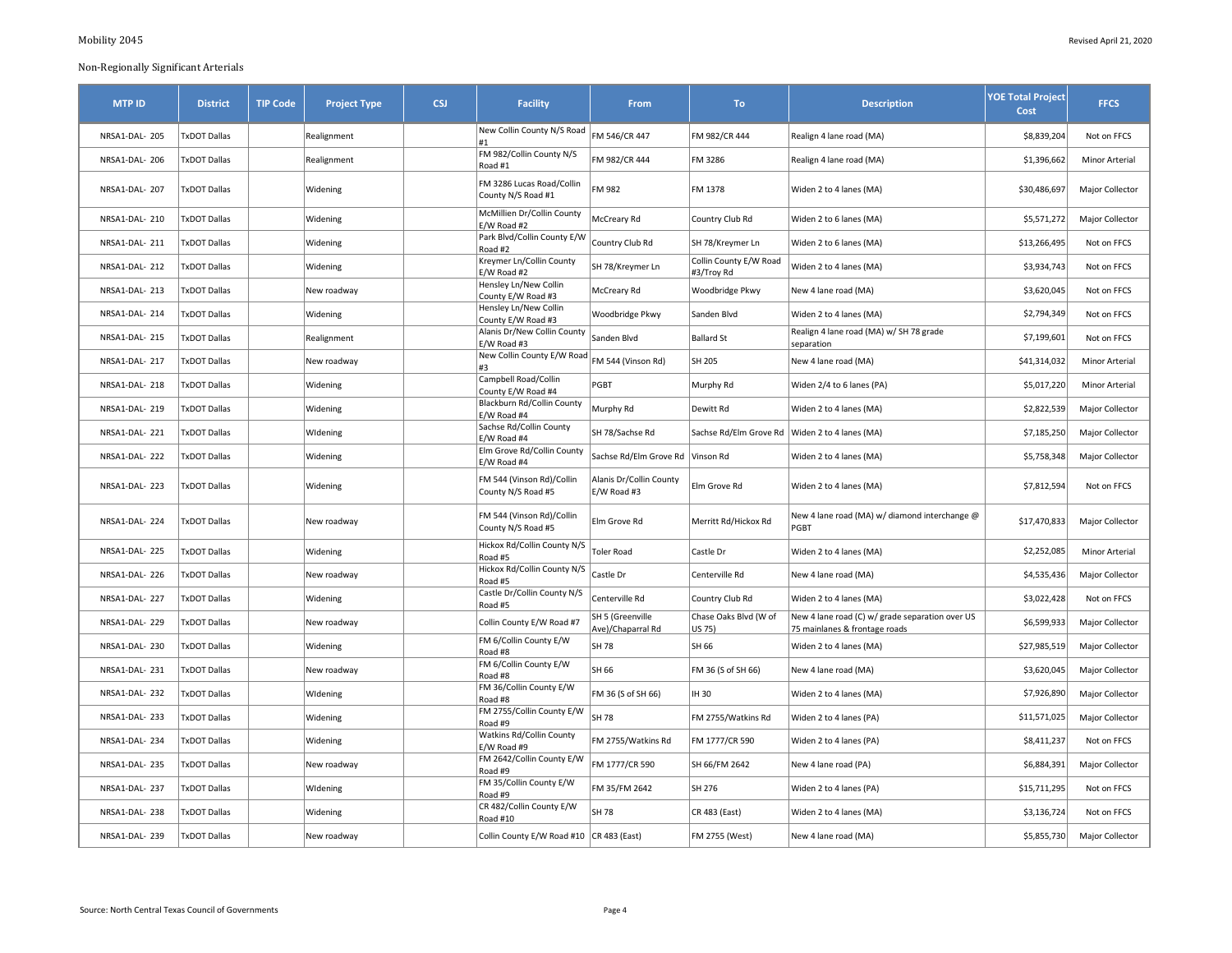| <b>MTP ID</b>  | <b>District</b>     | <b>TIP Code</b> | <b>Project Type</b>                                                             | <b>CSJ</b>  | <b>Facility</b>                                                      | From                                           | To:                                            | <b>Description</b>                                                                                                                                       | <b>YOE Total Project</b><br>Cost | <b>FFCS</b>              |
|----------------|---------------------|-----------------|---------------------------------------------------------------------------------|-------------|----------------------------------------------------------------------|------------------------------------------------|------------------------------------------------|----------------------------------------------------------------------------------------------------------------------------------------------------------|----------------------------------|--------------------------|
| NRSA1-DAL-240  | <b>TxDOT Dallas</b> |                 | Widening                                                                        |             | FM 2755/Collin County E/W<br>Road #10                                | FM 2755 (West)                                 | Erby Campbell Rd/Collin<br>County N/S Road #13 | Widen 2 to 4 lanes (MA)                                                                                                                                  | \$12,290,113                     | Not on FFCS              |
| NRSA1-DAL-241  | <b>TxDOT Dallas</b> |                 | New roadway                                                                     |             | Collin County E/W Road #10                                           | Erby Campbell Rd/Collin<br>County N/S Road #13 | SH 66                                          | New 4 lane road (MA)                                                                                                                                     | \$7,909,464                      | Not on FFCS              |
| NRSA1-DAL-242  | <b>TxDOT Dallas</b> |                 | New roadway                                                                     |             | FM 3549/Collin County N/S<br><b>Road #11</b>                         | FM 552/FM 3549                                 | FM 2755 (West)                                 | New 4 lane road (MA)                                                                                                                                     | \$7,771,019                      | Major Collector          |
| NRSA1-DAL-243  | <b>TxDOT Dallas</b> |                 | Widening                                                                        |             | FM 2755/Collin County N/S<br>Road #11                                | FM 2755 (West)                                 | FM 2755/Watkins Rd                             | Widen 2 to 4 lanes (MA)                                                                                                                                  | \$4,562,970                      | Not on FFCS              |
| NRSA1-DAL-244  | <b>TxDOT Dallas</b> |                 | New roadway                                                                     |             | FM 3549/Collin County N/S<br>Road #11                                | FM 2755/Watkins Rd                             | FM <sub>6</sub>                                | New 4 lane road (MA)                                                                                                                                     | \$9,030,894                      | Major Collector          |
| NRSA1-DAL-245  | <b>TxDOT Dallas</b> |                 | Widening                                                                        |             | FM 1138/Collin County N/S<br>Road #12                                | FM 1138/Outer Loop                             | FM 1138 (S of<br>Nevada/NETEX)                 | Widen 2 to 4 lanes (MA)                                                                                                                                  | \$6,386,718                      | Not on FFCS              |
| NRSA1-DAL-246  | <b>TxDOT Dallas</b> |                 | New roadway                                                                     |             | Collin County N/S Road #12                                           | FM 1138 (S of<br>Nevada/NETEX)                 | FM 6/FM 1138                                   | New 4 lane road (MA)                                                                                                                                     | \$3,868,113                      | Major Collector          |
| NRSA1-DAL-247  | <b>TxDOT Dallas</b> |                 | Widening                                                                        |             | FM 1138/Collin County N/S<br>Road #12                                | FM 6/FM 1138                                   | FM 1778/CR 643                                 | Widen 2 to 4 lanes (MA)                                                                                                                                  | \$7,527,111                      | Minor Collector          |
| NRSA1-DAL-248  | <b>TxDOT Dallas</b> |                 | Widening                                                                        |             | Collin County N/S Road #12                                           | FM 1778/CR 643                                 | CR 609 (North)                                 | Widen 2 to 4 lanes (MA)                                                                                                                                  | \$11,975,416                     | Not on FFCS              |
| NRSA1-DAL-249  | <b>TxDOT Dallas</b> |                 | New roadway                                                                     |             | Collin County N/S Road #12                                           | CR 609 (North)                                 | Main St/Josephine Rd                           | New 4 lane road (MA)                                                                                                                                     | \$5,827,540                      | Minor Collector          |
| NRSA1-DAL-250  | <b>TxDOT Dallas</b> |                 | Widening                                                                        |             | Main St/Collin County N/S<br>Road #12                                | Main St/Josephine Rd                           | US 380/Main St                                 | Widen 2 to 4 lanes (MA)                                                                                                                                  | \$1,281,854                      | Not on FFCS              |
| NRSA1-DAL- 251 | <b>TxDOT Dallas</b> |                 | Realignment                                                                     |             | Erby Campbell/Collin County   Collin County E/W Road<br>N/S Road #13 | #10                                            | SH 66                                          | Realign 2 to 4 lanes (C)                                                                                                                                 | \$5,673,779                      | Minor Collector          |
| NRSA1-DAL-253  | <b>TxDOT Dallas</b> |                 | Widening                                                                        |             | FM 1778/Collin County E/W<br>Road #14                                | SH 78                                          | CR 695                                         | Widen 2 to 4 lanes (MA)                                                                                                                                  | \$19,018,180                     | Not on FFCS              |
| NRSA1-DAL-254  | <b>TxDOT Dallas</b> |                 | Realignment                                                                     |             | FM 1778/Collin County E/W<br>Road #14                                | CR 695                                         | FM 6/FM 1777                                   | Realign 2 to 4 lanes (MA)                                                                                                                                | \$4,258,153                      | Not on FFCS              |
| NRSA1-DAL-255  | <b>TxDOT Dallas</b> |                 | Realignment                                                                     |             | FM 1777/Collin County N/S<br>Road #14                                | FM 6/FM 1777                                   | SH 66                                          | Widen 2 to 4 lanes (MA)                                                                                                                                  | \$17,250,442                     | Not on FFCS              |
| NRSA1-DAL-256  | <b>TxDOT Dallas</b> |                 | New roadway                                                                     |             | FM 1777/Collin County N/S<br>Road #14                                | SH 66                                          | FM 35/FM 2453                                  | New 4 lane road (MA) w/ IH 30 interchange                                                                                                                | \$7,292,370                      | Not on FFCS              |
| NRSA1-DAL- 259 | <b>TxDOT Dallas</b> |                 | Widening                                                                        |             | Rock Ridge Rd                                                        | FM 1378 (Country Club<br>Rd)                   | Exchange Pkwy                                  | Widen 2 to 4 lanes (C)                                                                                                                                   | \$1,853,342                      | Not on FFCS              |
| NRSA1-DAL- 260 | <b>TxDOT Dallas</b> |                 | Widening                                                                        |             | Rock Ridge Rd                                                        | <b>Exchange Pkwy</b>                           | FM 2170 (Estates Pkwy)                         | Widen 2 to 4 lanes (C)                                                                                                                                   | \$2,936,834                      | Not on FFCS              |
| NRSA1-DAL- 261 | <b>TxDOT Dallas</b> |                 | New roadway                                                                     |             | McCreary Rd                                                          | Lucas Rd/Lewis Ln                              | FM 2514 (Parker<br>Rd)/McCReary Rd             | New 4 lane road (C)                                                                                                                                      | \$7,913,051                      | Minor Collector          |
| NRSA1-DAL-264  | <b>TxDOT Dallas</b> |                 | New roadway                                                                     |             | Outer Loop/FM 548<br>Connector                                       | <b>IH30</b>                                    | <b>FM 548</b>                                  | New 4 lane divided                                                                                                                                       | \$9,100,000                      | Major Collector          |
| NRSA1-DAL- 265 | <b>TxDOT Dallas</b> |                 | Widening                                                                        |             | <b>FM 548</b>                                                        | Outer Loop/FM 548<br>Connector                 | SH 276                                         | Widen 2 to 4 lane divided                                                                                                                                | \$8,400,000                      | Major Collector          |
| NRSA1-DAL- 266 | <b>TxDOT Dallas</b> |                 | Widening                                                                        |             | <b>FM 548</b>                                                        | SH 276                                         | SH 205                                         | Widen 2 to 4 lane divided                                                                                                                                | \$27,000,000                     | Major Collector          |
| NRSA1-DAL- 267 | TxDOT Dallas        | 55265           | Addition of lanes,<br>Reconstruction                                            | 2588-01-020 | FM 548                                                               | <b>US 80</b>                                   | FM 1641                                        | Widen and reconstruct 2 lane to 4 lane urban<br>divided                                                                                                  | \$1,958,843                      | Major Collector          |
| NRSA1-DAL-300  | <b>TxDOT Dallas</b> | 55236           | Reconstruction                                                                  | 1392-03-012 | FM 1461                                                              | West of County Road 166 CR 123                 |                                                | Widen and reconstruct 2 lane rural to 4 lane urban<br>(ultimate 6 lanes)                                                                                 | \$22,342,803                     | Major Collector          |
| NRSA1-DAL-301  | <b>TxDOT Dallas</b> | 55237           | Widening and<br>Reconstruction                                                  | 1973-01-015 | FM 1461                                                              | SH 289                                         | West of County Road 16                         | Widen and reconstruct 2 lane rural to 4 lane urban<br>(ultimate 6 lanes)                                                                                 | \$76,609,322                     | <b>Minor Arterial</b>    |
| NRSA1-DAL-302  | <b>TxDOT Dallas</b> | 55239           | <b>Addition of Lanes</b>                                                        | 1951-01-011 | FM 1515                                                              | <b>Bonnie Brae</b>                             | Masch Branch Road                              | Widen 2 lane rural section to 4/6 lane divided<br>urban                                                                                                  | \$45,912,181                     | Minor/Major<br>Collector |
| NRSA1-DAL-304  | <b>TxDOT Dallas</b> | 14030           | Reconstruct,<br>Bike/Pedestrian                                                 | 0918-46-311 | <b>College Street</b>                                                | <b>Mill Street</b>                             | <b>Railroad Street</b>                         | Reconstruct from 2 to 2 lanes, add bicycle lanes,<br>widen/expand sidewalks, and add on-street<br>parking                                                | \$5,228,404                      | Major Collector          |
| NRSA1-DAL-306  | <b>TxDOT Dallas</b> | 55238           | Reconstruct and Widen                                                           | 2845-01-020 | FM 455                                                               | SH 5                                           | East of Wildwood Trail                         | Reconstruct and widen 2 to 4 lane urban divided<br>(ultimate 6 lanes)                                                                                    | \$17,056,534                     | <b>Minor Arterial</b>    |
| NRSA1-DAL-307  | TxDOT Dallas        | 14032           | Widening, Intersection<br>Improvement,<br>Bike/Pedestrain,<br>Addition of lanes | 0918-47-246 | East Bear Creek Road                                                 | Hampton Road                                   | <b>IH 35E</b>                                  | Reconstruct and widen from 2 lanes rural<br>undivided to 4 lanes urban divided with<br>bicycle/pedestrian accomodations and<br>intersection improvements | \$30,170,502                     | <b>Minor Arterial</b>    |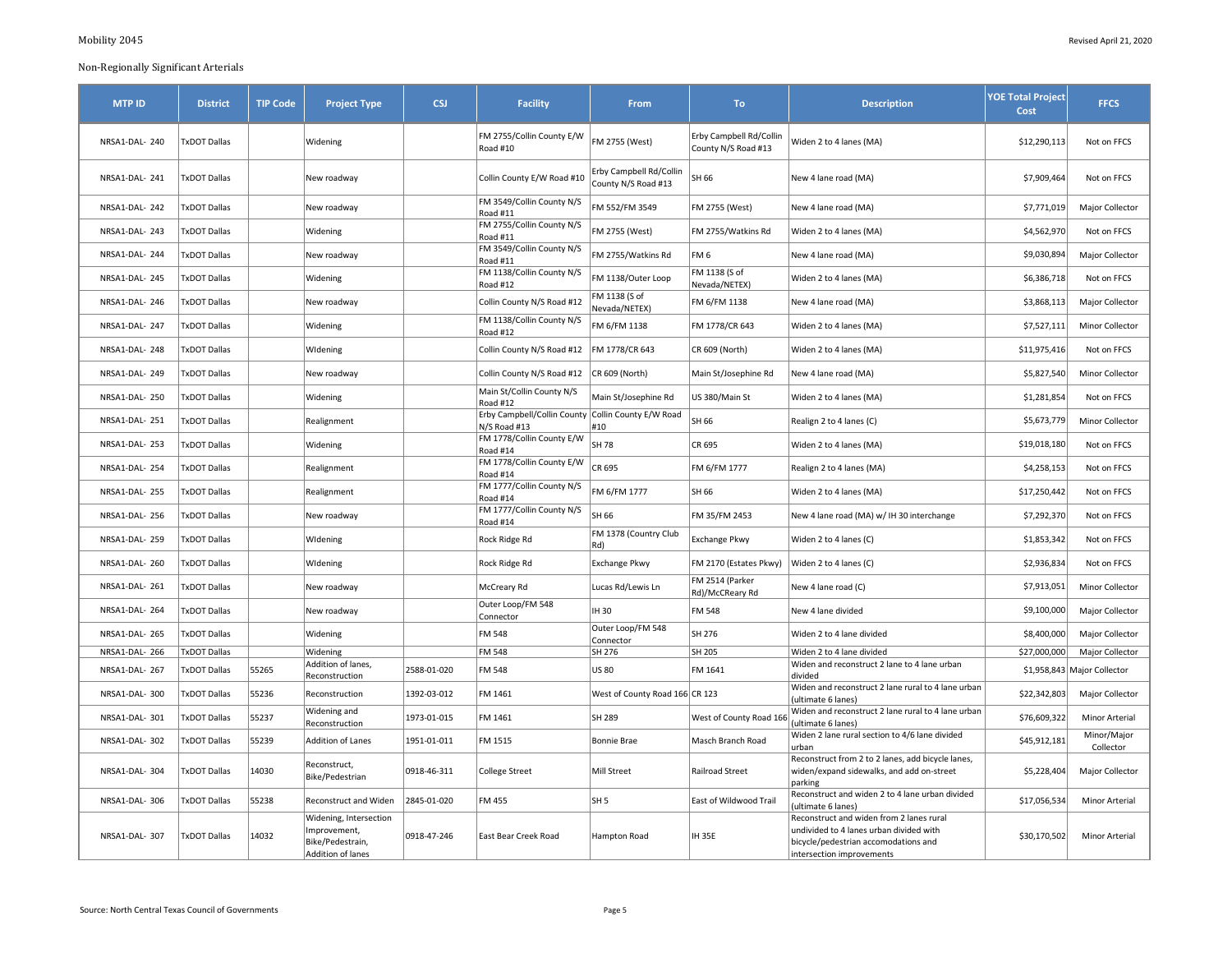| <b>MTP ID</b> | <b>District</b>            | <b>TIP Code</b> | <b>Project Type</b>                                                 | <b>CSJ</b>  | <b>Facility</b>                                 | From                                                                                                                                                                                       | To:                                   | <b>Description</b>                                                                                                                                                                                                                                                           | <b>YOE Total Project</b><br><b>Cost</b> | <b>FFCS</b>                                 |
|---------------|----------------------------|-----------------|---------------------------------------------------------------------|-------------|-------------------------------------------------|--------------------------------------------------------------------------------------------------------------------------------------------------------------------------------------------|---------------------------------------|------------------------------------------------------------------------------------------------------------------------------------------------------------------------------------------------------------------------------------------------------------------------------|-----------------------------------------|---------------------------------------------|
| NRSA1-DAL-308 | <b>TxDOT Dallas</b>        | 20295.1         | Addition of Lanes and<br>Reconstruct                                | 0918-46-286 | VA                                              | Fishtrap Rd (FM 1385 to<br>Teel), Gee Rd (US 380 to<br>Fishtrap)                                                                                                                           | Teel Parkway (US 380 to<br>Fishtrap)  | Widen and Reconstruct rural roadways as two-<br>lane urban roadways, including a three-lane bridge<br>over DOE Branch                                                                                                                                                        | \$14,206,298                            | Major Collector                             |
| NRSA1-DAL-309 | <b>TxDOT Dallas</b>        | 14077           | Addition of lanes                                                   | 0918-24-910 | Ferguson Pkwy                                   | Elm Street                                                                                                                                                                                 | Collin County Outer Loop              | Construct 0/2 to 4 lane urban divided (6 lane<br>ultimate), including new sidewalks and 0 to 6 lane<br>bridge over Slayter Creek                                                                                                                                             | \$1,340,601                             | <b>Major Collector</b>                      |
| NRSA1-DAL-310 | <b>TxDOT Dallas</b>        | 14060           | Bike/Pedestrian,<br>Reconstruction,<br>Intersection<br>Improvements | 0918-24-258 | E Louisiana St                                  | SH <sub>5</sub>                                                                                                                                                                            | Throckmorton St                       | Reconstruct from 2 to 2 lanes including on-street<br>parking, roundabout at the intersection of East<br>Louisiana and Greenville St, and sidewalk<br>improvements                                                                                                            | \$3,934,080                             | Major Collector/<br>Minor Collector         |
| NRSA1-DAL-311 | <b>TxDOT Dallas</b>        | 14074           | Addition of lanes,<br>Bike/Pedestrian                               | 0918-46-319 | Bonnie Brae Street                              | <b>Windsor Drive</b>                                                                                                                                                                       | <b>US 77</b>                          | Widen from 2/4 lanes to 4 lanes divided with<br>sidewalks and 10-foot shared-use path                                                                                                                                                                                        | \$18,773,207                            | Minor Arterial                              |
| NRSA1-DAL-312 | <b>TxDOT Dallas</b>        | 20279           | New Roadway                                                         | 0918-24-195 | Rockhill Road                                   | <b>CR 26</b>                                                                                                                                                                               | Preston Road                          | Construct new six-lane divided roadway including<br>bridges over Parvin Branch and the BNSF railroad                                                                                                                                                                         | \$25,872,429                            | Major Collector                             |
| NRSA1-DAL-313 | <b>TxDOT Dallas</b>        | 14079           | Reconstruction,<br>Bike/Pedestrian,<br>Intersection<br>Improvement  | 0918-47-295 | Park Lane                                       | Greenville Avenue                                                                                                                                                                          | <b>Hemlock Avenue</b>                 | Reconstruct Roadway to accommodate bicycle<br>lane and sidewalks from Greenville Ave to<br>Hemlock Ave; Intersection Improvements at Shady<br>Brook and 5-point intersections; Restripe<br>pavement to accommodate 4 through lanes with<br>left turn lanes and bicycle lanes | \$8,221,925                             | Major Collector                             |
| NRSA1-DAL-314 | <b>TxDOT Dallas</b>        | 55256           | Addition of lanes,<br>Reconstruction                                | 1217-01-019 | FM 1641                                         | FM 548                                                                                                                                                                                     | FM 148                                | Reconstruct and widen 2 lane to 4 lane urban<br>divided                                                                                                                                                                                                                      | \$57,601,546                            | Minor<br>Arterial/Major<br>Collector        |
| NRSA1-DAL-315 | <b>TxDOT Dallas</b>        | 20207           | New Roadway                                                         | 0918-24-176 | Stonebrook Parkway                              | Legacy Drive                                                                                                                                                                               | Longhorn Trail                        | Construct 6 lane divided Urban arterial                                                                                                                                                                                                                                      | \$24,378,437                            | Minor Arterial                              |
| NRSA1-DAL-316 | <b>TxDOT Dallas</b>        | 11533           | Addition of lanes                                                   | 0918-45-868 | Freeport Pkwy                                   | Sandy Lake Road                                                                                                                                                                            | <b>Ruby Road</b>                      | Widen 2 to 4 lanes                                                                                                                                                                                                                                                           | \$7,612,942                             | Minor Arterial                              |
| NRSA1-DAL-317 | <b>TxDOT Dallas</b>        | 11532           | New Roadway                                                         | 0918-45-867 | Freeport Pkwy                                   | SH 121                                                                                                                                                                                     | Sandy Lake Road                       | Construct 0 to 6 lane facility                                                                                                                                                                                                                                               | \$10,103,920                            | Minor Arterial                              |
| NRSA1-FTW-4   | TxDOT Fort<br>Worth        | 11244.1         | Addition of lanes,<br>Reconstruction                                | 0718-02-045 | FM 156                                          | US 81/287                                                                                                                                                                                  | Watauga Road (McElroy)                | Reconstruct and widen 2 lane to 4 lane divided                                                                                                                                                                                                                               | \$61,509,400                            | Major Collector                             |
| NRSA1-FTW-8   | TxDOT Fort<br>Worth        | 52501           | Addition of lanes                                                   | 3372-01-010 | FM 3391                                         | <b>IH35W</b>                                                                                                                                                                               | East of CR 602                        | Widen from 2 lanes to 6 lanes from IH 35W to<br>Hurst Avenue and 2 lanes to 4 lanes from Hurst<br>Avenue to CR 602                                                                                                                                                           | \$35,273,646                            | Minor Arterial                              |
| NRSA1-FTW-11  | <b>TxDOT Fort</b><br>Worth | 11763           | New roadway                                                         | 0902-48-722 | Chapel Creek Blvd                               | At IH 30                                                                                                                                                                                   |                                       | Construct new 6 lane bridge with 4 thru lanes, 2<br>left turn lanes, a separate U-turn bridge to include<br>right-turn lanes, approaches, pedestrian<br>improvements, signalization, lighting, and<br>retaining wall improvements                                            | \$12,685,953                            | Major Collector                             |
| NRSA1-FTW-20  | TxDOT Fort<br>Worth        | 53079           | New roadway                                                         | 0902-50-104 | Alsbury                                         | <b>Hulen Street</b>                                                                                                                                                                        | CR 1020 (approximately<br>0.2 Miles)  | Construction of a 4 lane extension of Alsbury<br>Boulevard                                                                                                                                                                                                                   | \$4,945,889                             | Minor Arterial                              |
| NRSA1-FTW-25  | <b>TxDOT Fort</b><br>Worth | 53125           | New roadway                                                         | 0902-48-697 | White Settlement Road                           | At Bypass Channel                                                                                                                                                                          |                                       | Construct 4 lane bridge at new location of<br>proposed bypass channel for trinity river near CBD<br>of Fort Worth                                                                                                                                                            | \$48,923,288                            | Major Collector                             |
| NRSA1-FTW-38  | TxDOT Fort<br>Worth        | 53141           | Rehabilitation                                                      | 0312-04-022 | FM 730                                          | Approx. 3 Miles north of<br>SH 114                                                                                                                                                         | SH 114                                | Widen and Reconst. from 2 lane to 2 lane urban<br>For Shoulders and Safety, add turn lanes                                                                                                                                                                                   | \$15,845,000                            | Major Collector                             |
| NRSA1-FTW-43  | <b>TxDOT Fort</b><br>Worth | 54004           | Addition of lanes                                                   | 1601-02-028 | FM 1884                                         | SH 171                                                                                                                                                                                     | South of B.B. Fielder<br>Road         | Widen from 2 lane to 4 lane with raised median                                                                                                                                                                                                                               | \$12,103,299                            | Major Collector                             |
| NRSA1-FTW-51  | <b>TxDOT Fort</b><br>Worth | 11383           | Bike/Pedestrian                                                     | 0902-48-864 | <b>Snider Street Extension</b><br>Project       | On Main Street, Snider<br>Street, and Northeast<br>Parkway bounded by<br>Main St to the south,<br>Northeast Pkwy on the<br>north, Davis Blvd on the<br>east & Smithfield Rd on<br>the west |                                       | Pedestrian amenities; landscaping; traffic<br>signalization; street construction includes<br>extending Snider Street north to connect to<br>Northeast Parkway (2 lanes), and Northeast<br>Parkway west to connect to Snider Street (2 lanes)                                 | 50                                      | Not on FFCS (RTR<br>Funded)                 |
| NRSA1-FTW-52  | TxDOT Fort<br>Worth        | 11386           | Bike/Pedestrian                                                     | 0902-50-114 | Joshua Station T.O.D.<br>Infrastructure Project | Bounded By Hwy 174 on<br>the East                                                                                                                                                          | Cleburne Rail Corridor on<br>the West | Pedestrian amenities; landscaping; street<br>construction includes extending Plum Street (4<br>lanes)                                                                                                                                                                        | \$829,019                               | N/A - Railway-<br>highway grade<br>crossing |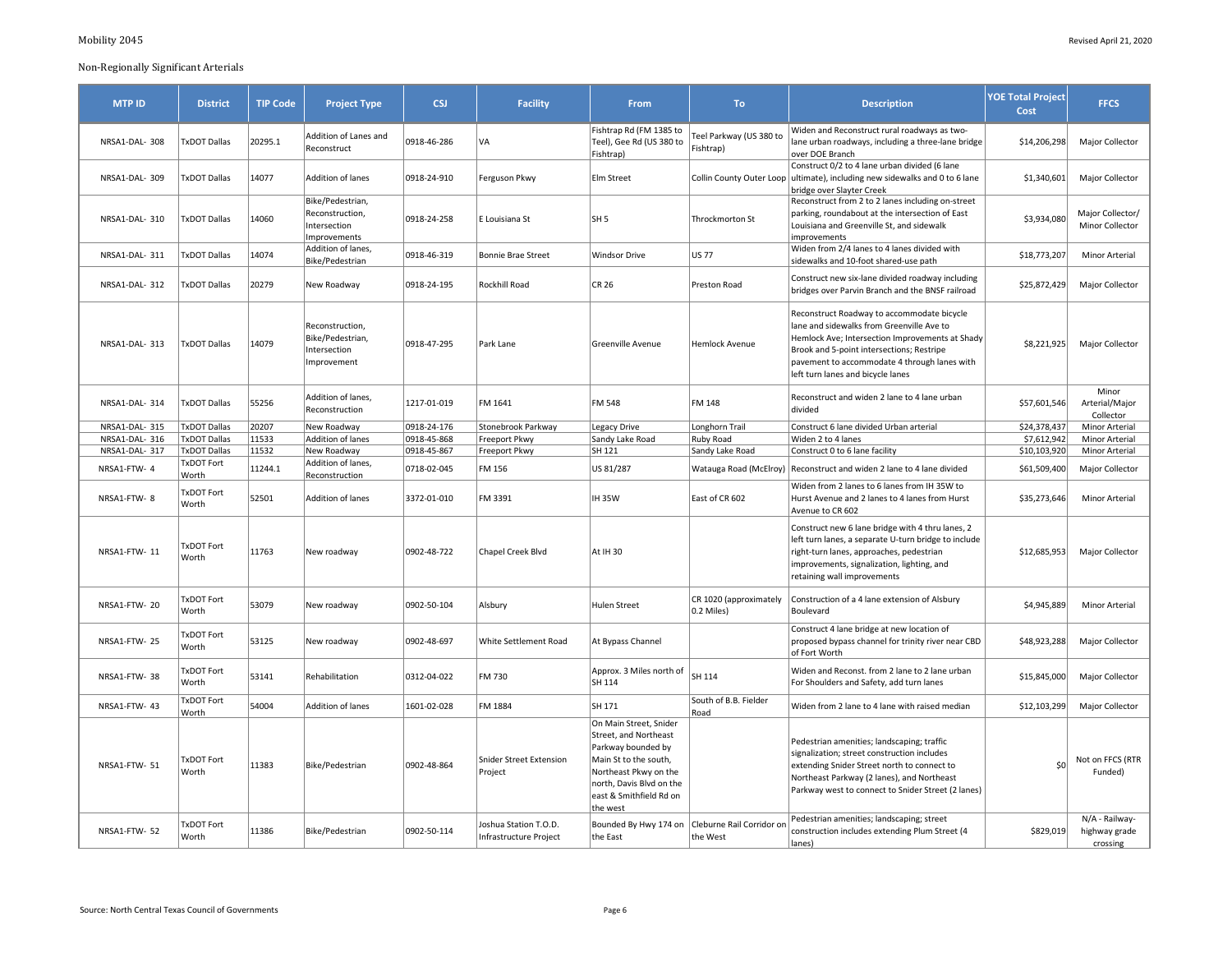| <b>MTP ID</b> | <b>District</b>            | <b>TIP Code</b>    | <b>Project Type</b>                                                                | <b>CSJ</b>                  | <b>Facility</b>           | From                                                                     | To:                                                         | <b>Description</b>                                                                                                                                                                                                                      | <b>YOE Total Project</b><br>Cost | <b>FFCS</b>                        |
|---------------|----------------------------|--------------------|------------------------------------------------------------------------------------|-----------------------------|---------------------------|--------------------------------------------------------------------------|-------------------------------------------------------------|-----------------------------------------------------------------------------------------------------------------------------------------------------------------------------------------------------------------------------------------|----------------------------------|------------------------------------|
| NRSA1-FTW-58  | <b>TxDOT Fort</b><br>Worth | 11263.7            | Safety                                                                             | 0902-48-688                 | Peach Street area         | Peach Street                                                             | Live Oak Connector                                          | Construct the Live Oak Connector; Close Peach<br>Street and East 1st Street at up crossing; and<br>install fences to restrict pedestrian access across<br>the RR tracks                                                                 | \$3,200,254                      | Major Collector                    |
| NRSA1-FTW-59  | <b>TxDOT Fort</b><br>Worth | 83244              | Bridge, grade separation,<br>Intersection<br>Improvement,<br>Reconstruction        | 0013-10-082                 | Bailey-Boswell            | At BUS 287P                                                              |                                                             | Intersection Improvement - Construct 0 to 2 lane<br>overpass/bridge over UPRR, BNSFRR, & BUS 287P                                                                                                                                       | \$12,390,990                     | Major Collector                    |
| NRSA1-FTW-60  | <b>TxDOT Fort</b><br>Worth | 25013              | Bike/Pedestrian,<br>Reconstruct, Intersection<br>Improvement                       | 0902-90-046,<br>0902-90-172 | lcs                       | Meandering Road from<br>SH 183 to Anahuac Ave                            | LTJG Barnett from<br>Meandering Road to<br>NASJRB East Gate | Reconstruct Meandering Road from 4 to 3 lanes,<br>realign intersection at Roberts Cut Off, construct<br>intersection improvements at Yale St and LTJG<br>Barnett, add sidewalks within project limits and<br>bike lanes on LTJG Barnett | \$19,087,650                     | Minor Arterial                     |
| NRSA1-FTW- 61 | <b>TxDOT Fort</b><br>Worth | 14016              | Reconstruct                                                                        | 0902-90-089                 | Main Street (FM 1187 BUS) | Crowley Road (FM 731)                                                    | <b>Beverly Street</b>                                       | Reconstruct from 3 to 2 lanes, add bicycle lanes,<br>new sidewalks, add on-street parking, construct 2<br>roundabouts                                                                                                                   | \$11,677,376                     | Minor Arterial                     |
| NRSA1-FTW- 63 | <b>TxDOT Fort</b><br>Worth | 11572              | Reconstruction, grade<br>separation, Ramp<br>Improvements                          | 0902-48-579                 | US 81/US 287              | At FM 3479/Harmon<br>Road/North Tarrant<br>Parkway                       |                                                             | Construct North Tarrant Parkway over US 287 with<br>turnaround on eastside; construct Harmon Rd over<br>US 287; reconstruct existing SB entrance ramp to<br>US 287 w/auxiliary lane                                                     | \$8,068,892                      | Major Collector/<br>Principal      |
| NRSA1-FTW-65  | <b>TxDOT Fort</b><br>Worth | 13004.1            | Reconstruction, grade<br>separation, Intersection<br>Improvement                   | 2418-01-013                 | FM 1810                   | East of Public Road 1122                                                 | Int. of US 81/287 at FM<br>1810                             | Realignment of FM 1810 and grade separation and<br>retaining walls at realigned intersection at US<br>81/287 & BU 81D                                                                                                                   | \$25,009,417                     | Major Collector                    |
| NRSA1-FTW- 66 | <b>TxDOT Fort</b><br>Worth | 81423              | Reconstruct                                                                        | 0000-02-011                 | Holiday lane              | IH 820                                                                   | Lewis Drive                                                 | Reconstruct 4 to 4 lane roadway                                                                                                                                                                                                         | \$1,700,000                      | Major Collector                    |
| NRSA1-FTW- 67 | <b>TxDOT Fort</b><br>Worth | 13040              | Addition of lanes, Bridge,<br>Rail Transit,<br>Reconstruction                      | 0747-05-043                 | FM 157 Main Street        | 8th Street                                                               | 7th Street                                                  | Realign roadway 2 lane rural to 2 lane urban with<br>sidewalks and turn lanes                                                                                                                                                           | \$4,353,344                      | Major Collector                    |
| NRSA1-FTW-68  | <b>TxDOT Fort</b><br>Worth | 13041              | Addition of lanes, Bridge,<br>Rail Transit,<br>Reconstruction                      | 0747-05-042                 | FM 157                    | <b>US 67</b>                                                             | 8th Street                                                  | Realign roadway 2 lane rural to 2 lane urban with<br>sidewalks and turn lanes                                                                                                                                                           | \$9,928,344                      | Minor Arterial                     |
| NRSA1-FTW-69  | <b>TxDOT Fort</b><br>Worth | 14039              | Reconstruct                                                                        | 0902-90-117                 | Glade Road                | Northbound SH 360<br>Frontage road                                       | West Airfield Drive                                         | Reconstruct from 2 to 2 lanes (add shoulders)                                                                                                                                                                                           | \$8,941,635                      | <b>Minor Arterial</b>              |
| NRSA1-FTW-71  | <b>TxDOT Fort</b><br>Worth | 11898.1<br>11898.3 | New Roadway;<br>Reconstruct                                                        | 0902-90-020<br>0902-90-141  | Avondale-Haslet           | West of Haslet County<br>Line Road/West of<br><b>Tarrant County Line</b> | FM 156                                                      | Reconstruct existing 2 lane to 4 lane divided urban<br>roadway; includes intersection improvements and<br>new sidewalks                                                                                                                 | \$8,000,000                      | Major Collector                    |
| NRSA1-FTW-72  | <b>TxDOT Fort</b><br>Worth | 55246              | Addition of lanes                                                                  | 1605-02-024                 | FM 1886                   | SH 199                                                                   | Parker County Line                                          | Widen 2 lane rural to 6 lane urban divided                                                                                                                                                                                              | \$95,065,116                     | Minor Arterial/<br>Major Collector |
| NRSA1-FTW-73  | <b>TxDOT Fort</b><br>Worth | 55247              | Addition of lanes                                                                  | 1605-01-015                 | FM 1886                   | FM 3325                                                                  | <b>Tarrant County Line</b>                                  | Widen 2 lane rural to 4 lane urban divided<br>(Ultimate 6 lanes)                                                                                                                                                                        | \$70,028,106                     | Major Collector                    |
| NRSA1-FTW-74  | <b>TxDOT Fort</b><br>Worth | 13004.3            | New Roadway                                                                        | 0013-09-012                 | <b>BU 81-D</b>            | CR 1160 - Realigned FM<br>1810 Intersection                              | North of CR 2090                                            | Realignment of BU 81-D at realigned intersection<br>of US 81/287 & FM 1810/BU 81-D                                                                                                                                                      | \$977,698                        | Major Collector                    |
| NRSA1-FTW-75  | <b>TxDOT Fort</b><br>Worth | 14050              | Bike/Pedestrian,<br>Addition of lanes, Traffic   0902-90-145<br>Signal Improvement |                             | Euless-Grapevine Road     | SH 360                                                                   | <b>Hughes Road</b>                                          | Widen from 2 to 4 lanes with new sidewalk and<br>install new traffic signal at the intersection of SH<br>360 frontage road and Euless-Grapevine Road                                                                                    | \$1,924,800                      | Major Collector                    |
| NRSA1-FTW-76  | <b>TxDOT Fort</b><br>Worth | 14054              | Bike/Pedestrian,<br>Addition of lanes, Traffic<br>Signal Improvement               | 0902-90-148                 | Horne Street              | Vickery Blvd.                                                            | Camp Bowie Blvd.                                            | Widen from 2 to 3 lanes with bicycle lanes,<br>pedestrian/sidewalk improvements, and traffic<br>signal improvements                                                                                                                     | \$7,816,294                      | Major Collector                    |
| NRSA1-FTW-77  | <b>TxDOT Fort</b><br>Worth | 14057              | Bike/Pedestrian,<br>Reconstruction                                                 | 0902-90-151                 | <b>Trinity Blvd</b>       | IH 820                                                                   | Salado Trail                                                | Reconstruct 4 lane undivided to 4 lane divided<br>context sensitive roadway, including minimum 10'<br>wide sidewalks and minimum 12' wide shared-use<br>path                                                                            | \$14,600,000                     | <b>Minor Arterial</b>              |
| NRSA1-FTW-78  | <b>TxDOT Fort</b><br>Worth | 14049              | Bike/Pedestrian,<br>Reconstruction                                                 | 0902-90-152                 | <b>Trinity Blvd</b>       | Salado Trail                                                             | Precinct Line Road                                          | Reconstruct 4 lane undivided to 4 lane divided,<br>including minimum 10' wide sidewalks and<br>minimum 12' wide shared-use path                                                                                                         | \$4,500,000                      | <b>Minor Arterial</b>              |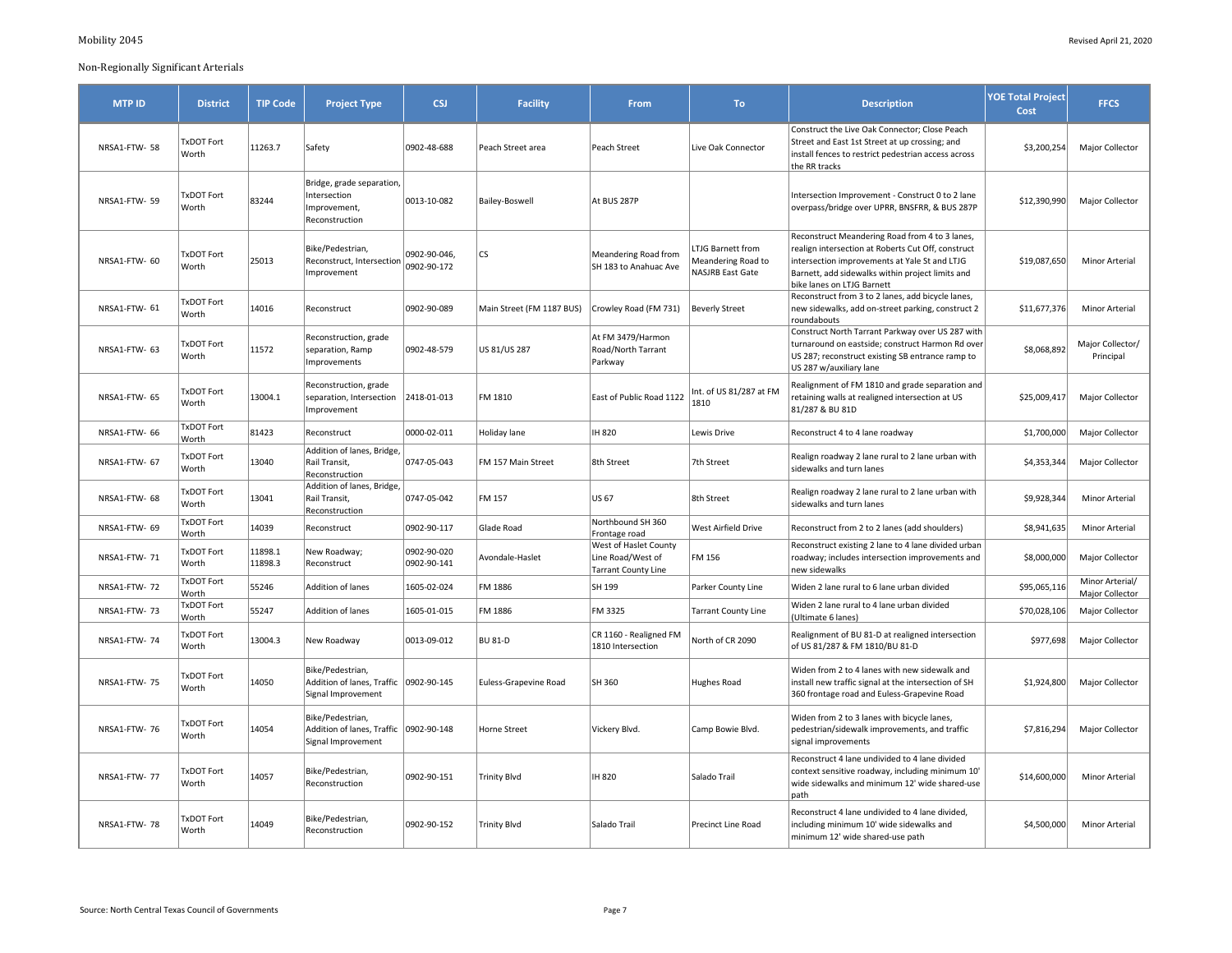| <b>MTP ID</b> | <b>District</b>            | <b>TIP Code</b> | <b>Project Type</b>                                                                       | <b>CSJ</b>  | Facility                | <b>From</b>                      | <b>To</b>                        | <b>Description</b>                                                                                                                                                                          | <b>YOE Total Project</b><br>Cost | <b>FFCS</b>           |
|---------------|----------------------------|-----------------|-------------------------------------------------------------------------------------------|-------------|-------------------------|----------------------------------|----------------------------------|---------------------------------------------------------------------------------------------------------------------------------------------------------------------------------------------|----------------------------------|-----------------------|
| NRSA1-FTW-79  | TxDOT Fort<br>Worth        | 14042           | Intersection<br>Improvement                                                               | 0717-01-025 | FM 113                  | Old Millsap Road                 | North of Old Millsap<br>Road     | Realign FM 113 (2 to 2 lanes)                                                                                                                                                               | \$1,403,225                      | Minor Arterial        |
| NRSA-FTW-80   | TxDOT Fort<br>Worth        | 14081           | Bike/Pedestrian,<br>Addition of lanes                                                     | 2374-05-092 | Great Southwest Parkway | Eastbound IH 20<br>Frontage Road | Westbound IH 20<br>Frontage Road | Widen roadway from 4 to 6 lanes with sidewalks                                                                                                                                              | \$3,188,300                      | <b>Minor Arterial</b> |
| NRSA-FTW-81   | <b>TxDOT Fort</b><br>Worth | 14088           | Addition of lanes,<br>lintersection<br>improvement,<br>Bike/Pedestrian, Traffic<br>Signal | 0902-90-176 | Las Vegas Trail         | Quebec Drive                     | IH 820                           | Widen from 2 lanes to 4 lanes with sidewalks,<br>intersection improvements, and traffic signals                                                                                             | \$7,840,200                      | <b>Minor Arterial</b> |
| NRSA-FTW-82   | TxDOT Fort<br>Worth        | 14026           | Addition of lanes,<br>lintersection<br>improvement,<br>Bike/Pedestrian,<br>reconstruction | 0008-03-121 | US 180                  | <b>FM 2552</b>                   | Waco Street                      | Reconstruct 2/4 lane roadway to 4 lane roadway<br>including intersection improvements at US<br>180/Waco Street, FM 51/Main Street and US<br>180/FM 2552 and new bicycle lanes and sidewalks | \$17,206,770                     | Not in FFCS           |
| NRSA1-PAR-4   | <b>TxDOT Paris</b>         | 54112           | New roadway                                                                               | 2659-02-001 | SS 1570                 | <b>SH 66</b>                     | US 380                           | Construct 2 lanes (4 lane ultimate) divided<br>highway on new location                                                                                                                      | \$11,904,439                     | Major Collector       |
| NRSA1-PAR-6   | <b>TxDOT Paris</b>         | 13039           | Widening                                                                                  | 2658-01-013 | FM 2642                 | FM 35                            | <b>SH 66</b>                     | Widen 2 lane to 4 lane divided urban with<br>sidewalks                                                                                                                                      | \$23,728,088                     | Major Collector       |
| NRSA1-PAR-7   | <b>TxDOT Paris</b>         | 13052           | Widening                                                                                  | 2659-01-010 | FM 1570                 | IH 30                            | SH 66                            | Construct 2 lane to 4 lane divided with shoulders<br>(HMAC Pavement and RR crossing) North Project                                                                                          | \$23,507,081                     | Major Collector       |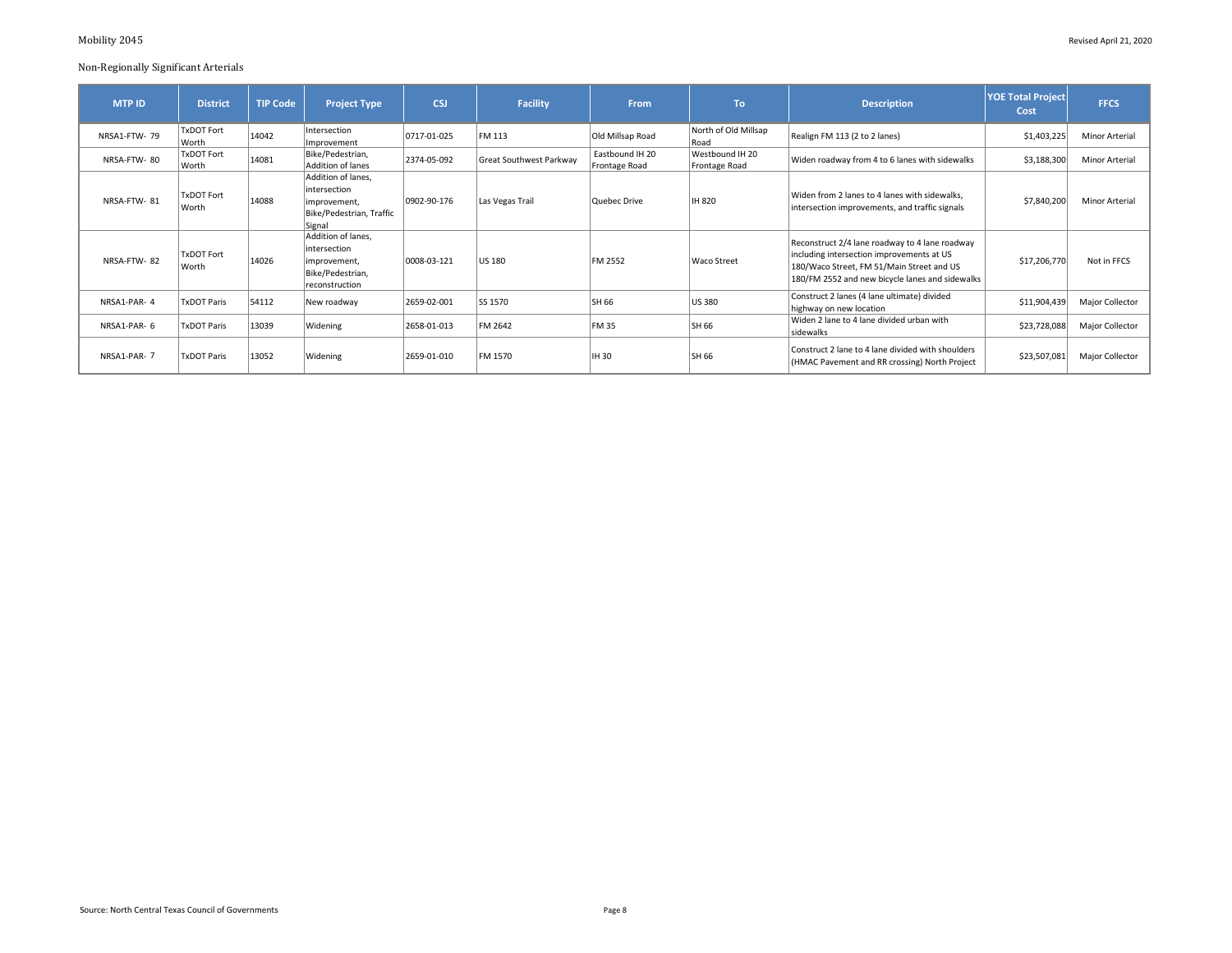# Frontage Roads

| <b>MTP ID</b>                                                                                                       | <b>TIP Code</b> | <b>Project Type</b>                                                              | <b>CSJ</b>  | <b>Facility</b> | From                                                   | To:                                                                      | <b>Description</b>                                                                                                                                                                           | <b>YOE Funded Cost</b> |
|---------------------------------------------------------------------------------------------------------------------|-----------------|----------------------------------------------------------------------------------|-------------|-----------------|--------------------------------------------------------|--------------------------------------------------------------------------|----------------------------------------------------------------------------------------------------------------------------------------------------------------------------------------------|------------------------|
| $\begin{array}{c c c c} \cdots & \cdots & \cdots \\ \hline \text{NRSA1} & 1.10.3 & 1.10.4 & 13004.2 \\ \end{array}$ |                 | Intersection Improvement                                                         | 0013-07-083 | US 81           | North of CR 2195                                       | North of US 380                                                          | Construct mainlane grade separation at relocated FM 1810<br>and US 81D with addition of ramps and 0 to 2 lane frontage<br>roads                                                              | \$19,437,723           |
| NRSA1-<br>NRSA1-1.30.11.30.2<br>NRSA1- 1.40.1 1.40.2<br>NRSA1-                                                      | 55026           | Reconstruction                                                                   | 0013-08-111 | US 81/287       | SH 114                                                 | Wise/Tarrant County Line                                                 | Convert frontage roads to 4/6 One-Way Operation                                                                                                                                              | \$139,896,000          |
| NRSA1-1.40.2                                                                                                        | 53029           | Rehabilitation                                                                   | 0014-15-033 | <b>US 287</b>   | (Harmon Road)                                          | On US 81/US 287 From FM 3479 South of North Tarrant Parkway<br>Crossover | Reconstruct Northbound Frontage Road And Exit Ramp<br>South of FM 3479                                                                                                                       | \$3,320,649            |
| NRSA- 1.40.2                                                                                                        | 53030           | Rehabilitation                                                                   | 0014-15-034 | <b>US 287</b>   | On US 81/US 287 From FM 3479<br>(Harmon Road)          | Southbound Entrance Ramp                                                 | Construct Turnaround from NB to SB at North Tarrant<br>Parkway; Reconstruct existing southbound frontage road<br>from FM 3479 to US 287                                                      | \$3,313,133            |
| NRSA1-1.40.2                                                                                                        | 53031           | Rehabilitation                                                                   | 0014-15-035 | <b>US 287</b>   | On US 81/US 287 From North<br>Entrance/Exit Ramp North | FM 3479 (Harmon Road)                                                    | Reconstruct NB frontage road from FM 3479 to Ramp and<br>southbound frontage road from ramp to FM 3479                                                                                       | \$3,313,131            |
| NRSA1-1.40.2                                                                                                        | 53032           | Rehabilitation                                                                   | 0014-15-036 | US 81/287       | North of FM 3479                                       | 0.17 Miles West of Josey Lane                                            | Construct auxiliary lane from northbound entrance from FM<br>3479 and IH 35W to North Tarrant Parkway; auxiliary lane<br>for southbound exit to FM 3479 and entrance from North<br>Tarrant   | \$3,352,548            |
| NRSA1-1.40.2                                                                                                        | 55027           | Rehabilitation                                                                   | 0014-15-037 | US 81/287       | Tarrant/Wise County Line                               | <b>IH 35W</b>                                                            | Convert frontage roads from 4 disc. frtg roads to 4/6 con.<br>frtg roads one-way operation                                                                                                   | \$47,783,614           |
| NRSA1-12.50.1                                                                                                       | 55089           | New Roadway                                                                      | 0353-04-095 | SH 114          | Freeport Parkway                                       | Esters Blvd                                                              | Construct WB 0 to 2 lane Frontage Road and Ramp<br>Modifications                                                                                                                             | \$4,350,854            |
| NRSA1-130.10.2                                                                                                      | 54047           | New Roadway                                                                      | 2374-07-063 | IH 635          | Royal lane                                             | West of Belt Line Rd                                                     | Construct 0 to 2 lane WB Frontage Road and Ramp<br>Modifications                                                                                                                             | \$33,554,913           |
| NRSA1-131.20.2                                                                                                      | 53053           | New Roadway                                                                      | 2374-02-126 | IH 635          | South of Gross Rd                                      | <b>US 80</b>                                                             | Construct Northbound Frontage Road to Provide Access to<br>Galloway Avenue, Intersection And Ramp Improvements at<br>Gross Rd                                                                | \$10,924,920           |
| NRSA1-27.30.2                                                                                                       | 55249           | Reconstruction, Ramp<br>Modifications                                            | 0092-02-130 | IH 45           | At SL 9                                                |                                                                          | Reconstruct existing 2 to 2 lane southbound frontage road<br>and ramp modifications                                                                                                          | \$3,330,000            |
| NRSA1-28.50.1                                                                                                       | 52527           | New Roadway                                                                      | 1068-04-119 | IH 30           | SH 161                                                 | NW 7th Street                                                            | Construct 0 to 4 lane frontage roads                                                                                                                                                         | \$31,640,353           |
| NRSA1-28.50.1                                                                                                       | 54033           | New Roadway                                                                      | 1068-04-149 | IH 30           | NW 7th Street                                          | <b>Belt Line Road</b>                                                    | Construct 0 to 2/3 lane WB Frontage Road And Ramp<br>Modifications                                                                                                                           | \$21,977,250           |
| NRSA1-28.50.2                                                                                                       | 52520           | New Roadway                                                                      | 1068-04-122 | IH 30           | <b>Belt Line Rd</b>                                    | Macarthur Blvd                                                           | Construct 3 lane frontage roads on each side (EB And WB)                                                                                                                                     | \$32,731,618           |
| NRSA1-28.80.2                                                                                                       | 55169           | Addition of lanes, New<br>Roadway, Bridge,<br>Interchange, Ramp<br>Modifications | 0009-11-241 | IH 30           | <b>Bass Pro Drive</b>                                  | Dalrock Rd                                                               | Construct 0 to 6 lane frontage roads, Bayside Bridge, and<br>Ramp Modifications; Reconstruct Dalrock Interchange                                                                             | \$154,693,497          |
| NRSA1-28.90.1                                                                                                       | 55195           | Interchange; New Roadway;<br>Addition of Lanes;<br>Reconstruction                | 0009-12-220 | IH 30           | Dalrock                                                | East of Horizon                                                          | Construct 0/4 to 4/6 lane frontage roads; Reconstruct<br>Horizon Rd interchange and ramp modifications                                                                                       | \$294,727,303          |
| NRSA1-28.90.1                                                                                                       | 55222           | Interchange                                                                      | 0009-12-221 | IH 30           | Dalrock Rd (Rockwall C/L)                              | East of Dalrock Rd                                                       | Transition for Dalrock Interchange including reconstruction<br>of existing 4 to 4 land frontage roads and ramps                                                                              | \$10,426,949           |
| NRSA1-28.90.2                                                                                                       | 52229           | Interchange                                                                      | 0009-12-072 | IH 30           | At FM 3549                                             |                                                                          | Reconstruct interchange at FM 3549 including 2/3 lane<br>frontage rds and ramps construction                                                                                                 | \$111,933,568          |
| NRSA1-30.10.4                                                                                                       | 11754.2         | New Roadway,<br>Reconstruction                                                   | 0314-07-046 | IH 20           | On IH 20 frontage roads From<br>Centerpoint Road       | Lakeshore Drive                                                          | Construct new eastbound 2/3 lane frontage road and<br>Reconstruct Existing 2 lane Portion of Eastbound Frontage<br>Road to 2/3 lane Frontage Road West of Lakeshore Drive<br>(Phase 1B of 3) | \$14,379,742           |
| NRSA1-30.10.4                                                                                                       | 11932           | Addition of lanes, Bridge,<br>Reconstruction                                     | 0314-07-052 | IH 20           | Bankhead Highway                                       | Centerpoint Road                                                         | Reconstruct 2 lane bridge to 1 lane u-turn bridge, Construct<br>0 to 4 lane bridge at Centerpoint Rd, Construct 0 to 4/6 lane<br>frontage roads on IH 20 and ramps                           | \$27,615,937           |